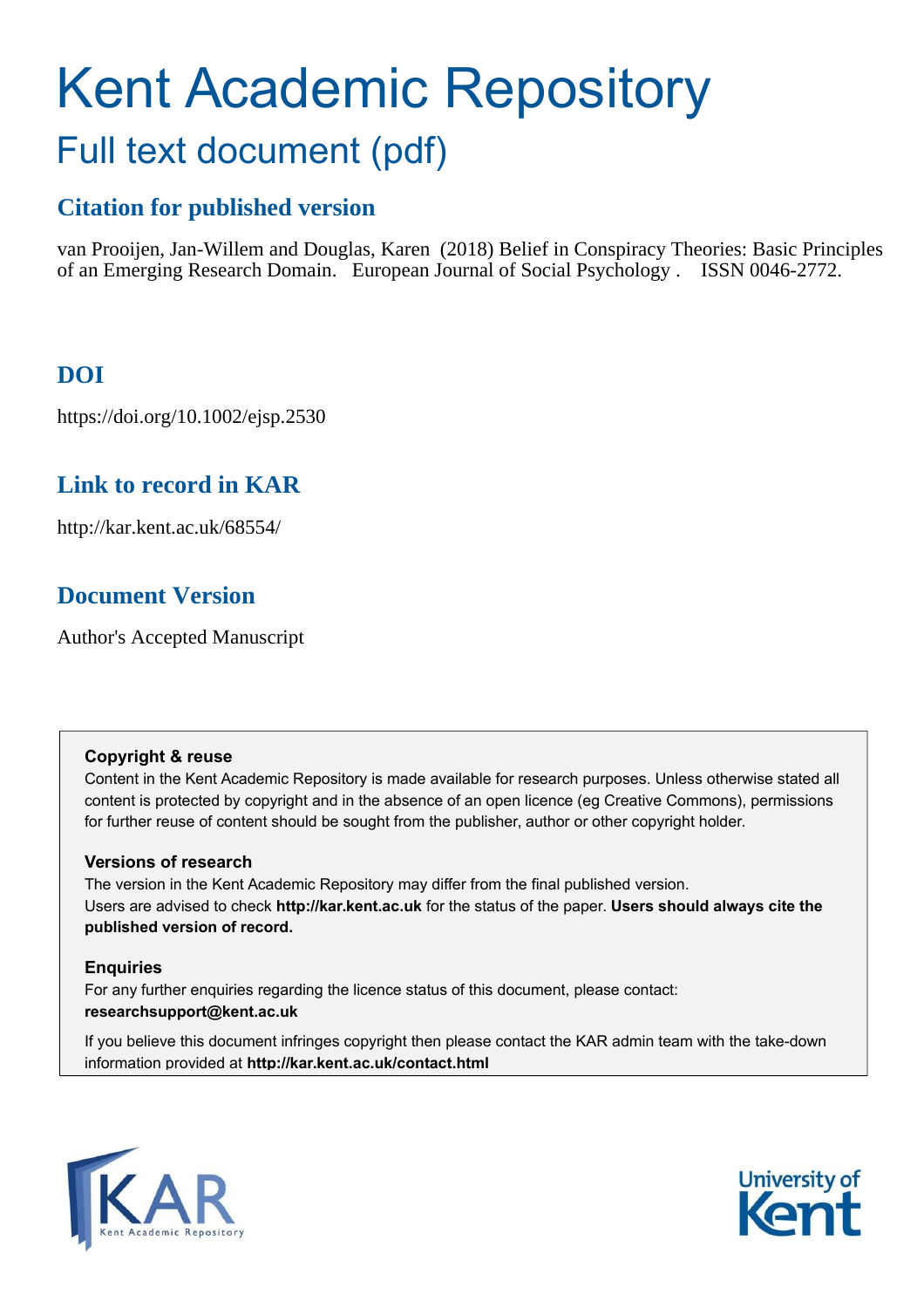# **Belief in Conspiracy Theories:**

#### **Basic Principles of an Emerging Research Domain**

Jan-Willem van Prooijen<sup>1,2</sup> and Karen M. Douglas<sup>3</sup>

<sup>1</sup> VU Amsterdam

<sup>2</sup> The Netherlands Institute for the Study of Crime and Law Enforcement (NSCR)

 $3$  University of Kent

*Introductory Article for the 2018 EJSP Special Issue "Conspiracy Theories as a Social Psychological Phenomenon"* 

Correspondence can be addressed to Jan-Willem van Prooijen, VU Amsterdam, Department of Experimental and Applied Psychology, Van der Boechorststraat 1, 1081BT Amsterdam, the Netherlands, Email: j.w.van.prooijen@vu.nl; or Karen Douglas, School of Psychology, University of Kent, Canterbury, CT2 7NP, United Kingdom, Email: [k.douglas@kent.ac.uk.](mailto:k.douglas@kent.ac.uk)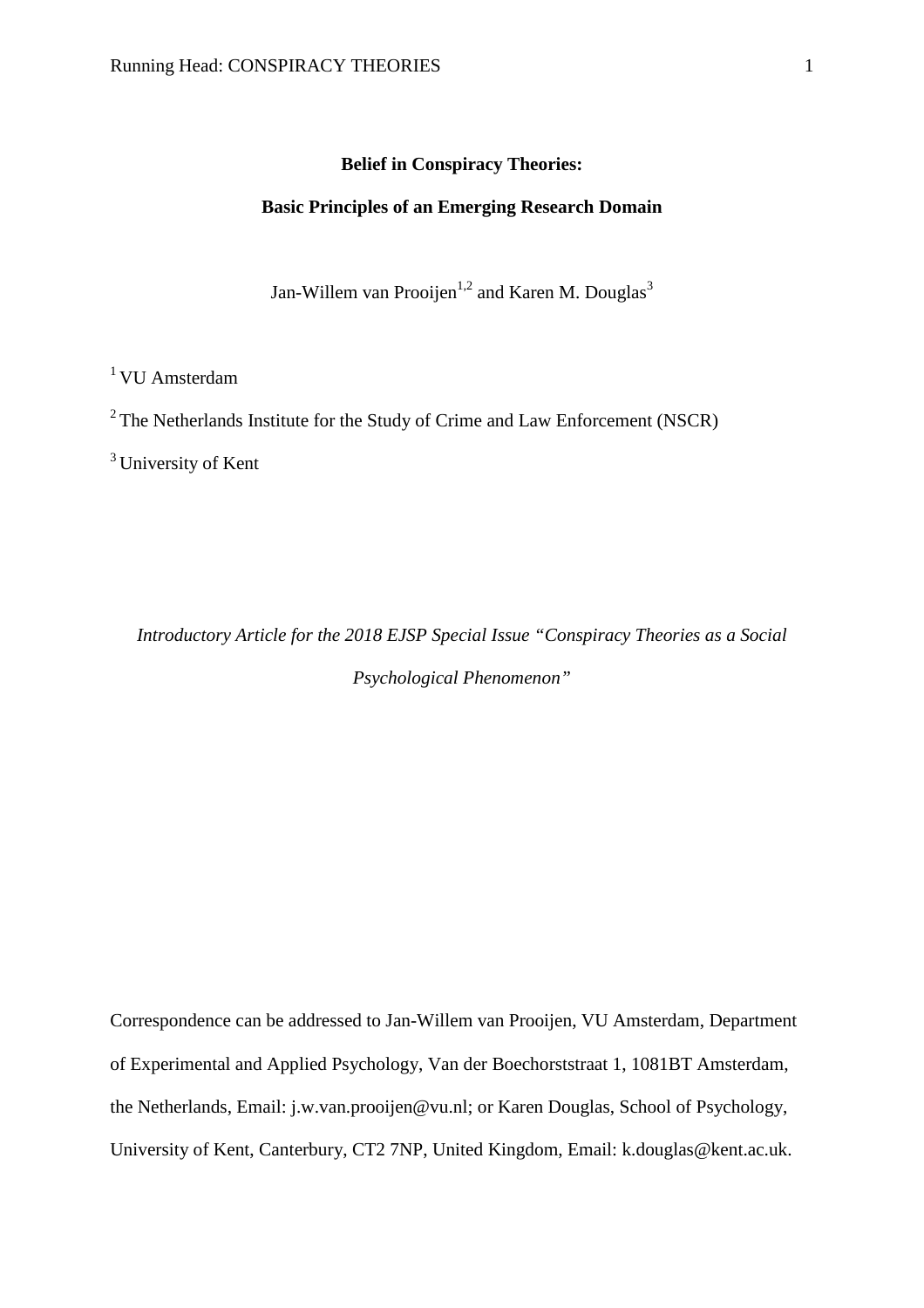#### **Abstract**

In this introduction to the *EJSP* Special Issue on conspiracy theories as a social psychological phenomenon, we describe how this emerging research domain has developed over the past decade and distill four basic principles that characterize belief in conspiracy theories. Specifically, conspiracy theories are *consequential* as they have a real impact on people's health, relationships, and safety; they are *universal* in that belief in them is widespread across times, cultures, and social settings; they are *emotional* given that negative emotions and not rational deliberations cause conspiracy beliefs; and they are *social* as conspiracy beliefs are closely associated with psychological motivations underlying intergroup conflict. We then discuss future research and possible policy interventions in this growing area of enquiry. *Keywords:* Conspiracy theories; Consequences; Universal; Emotions; Intergroup conflict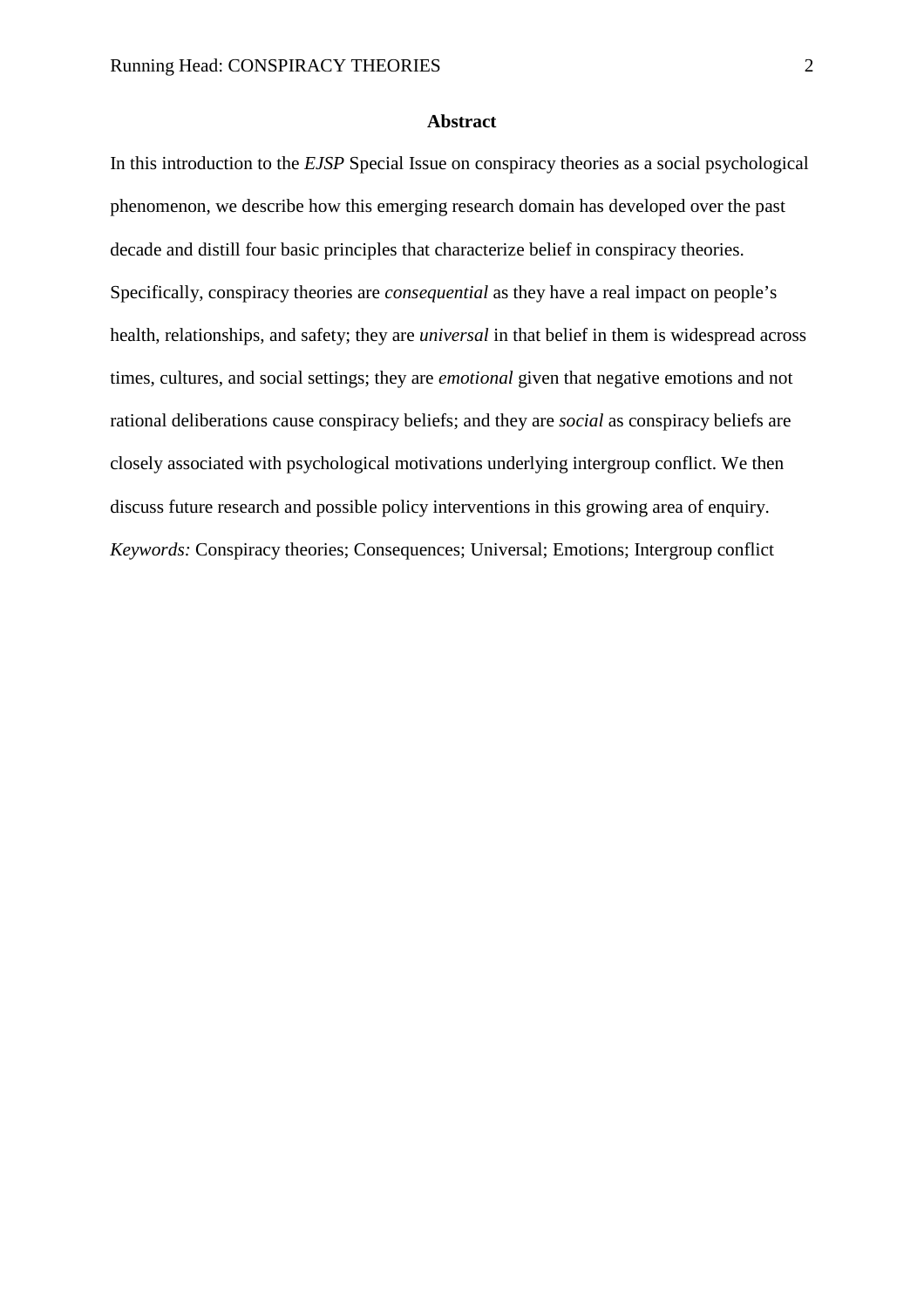# **Belief in Conspiracy Theories:**

#### **Basic Principles of an Emerging Research Domain**

Social media and the Internet are filled with conspiracy theories. These theories range from highly implausible in light of logic or scientific knowledge (e.g., chemtrail conspiracy theories; flat-earth conspiracy theories) to theoretically possible or even plausible (e.g., allegations that secret service agencies routinely violate privacy laws). In fact, conspiracy theories sometimes turn out to be true (e.g., Watergate; incidents of corporate corruption), although the vast majority of conspiracy theories that citizens have believed throughout history have been false (Pipes, 1997). Conspiracy theories are commonly defined as explanatory beliefs about a group of actors that collude in secret to reach malevolent goals (Bale, 2007). What drives belief in such conspiracy theories? While in earlier decades belief in conspiracy theories often was dismissed as pathological (Hofstadter, 1966), accumulating evidence reveals that conspiracy theories are common among surprisingly large numbers of citizens (Oliver & Wood, 2014; Sunstein & Vermeule, 2009). The potential impact and breadth of conspiracy theories was underscored in 2016, when Donald Trump was elected US President despite propagating a range of highly implausible conspiracy theories throughout his campaign. These theories included allegations that climate change is a hoax perpetrated by the Chinese, that Barack Obama was not born in the US, and that vaccines cause autism. The social sciences have increasingly recognized the importance of understanding conspiracy beliefs, and empirical research on this phenomenon has proliferated in the past decade (for overviews, see Douglas, Sutton & Cichocka, 2017; Van Prooijen, 2018; Van Prooijen & Van Vugt, in press).

The current Special Issue was designed to showcase the study of belief in conspiracy theories as an emerging research domain within social psychology. In putting this issue together, we specifically aimed to capitalize on the momentum that the scientific study of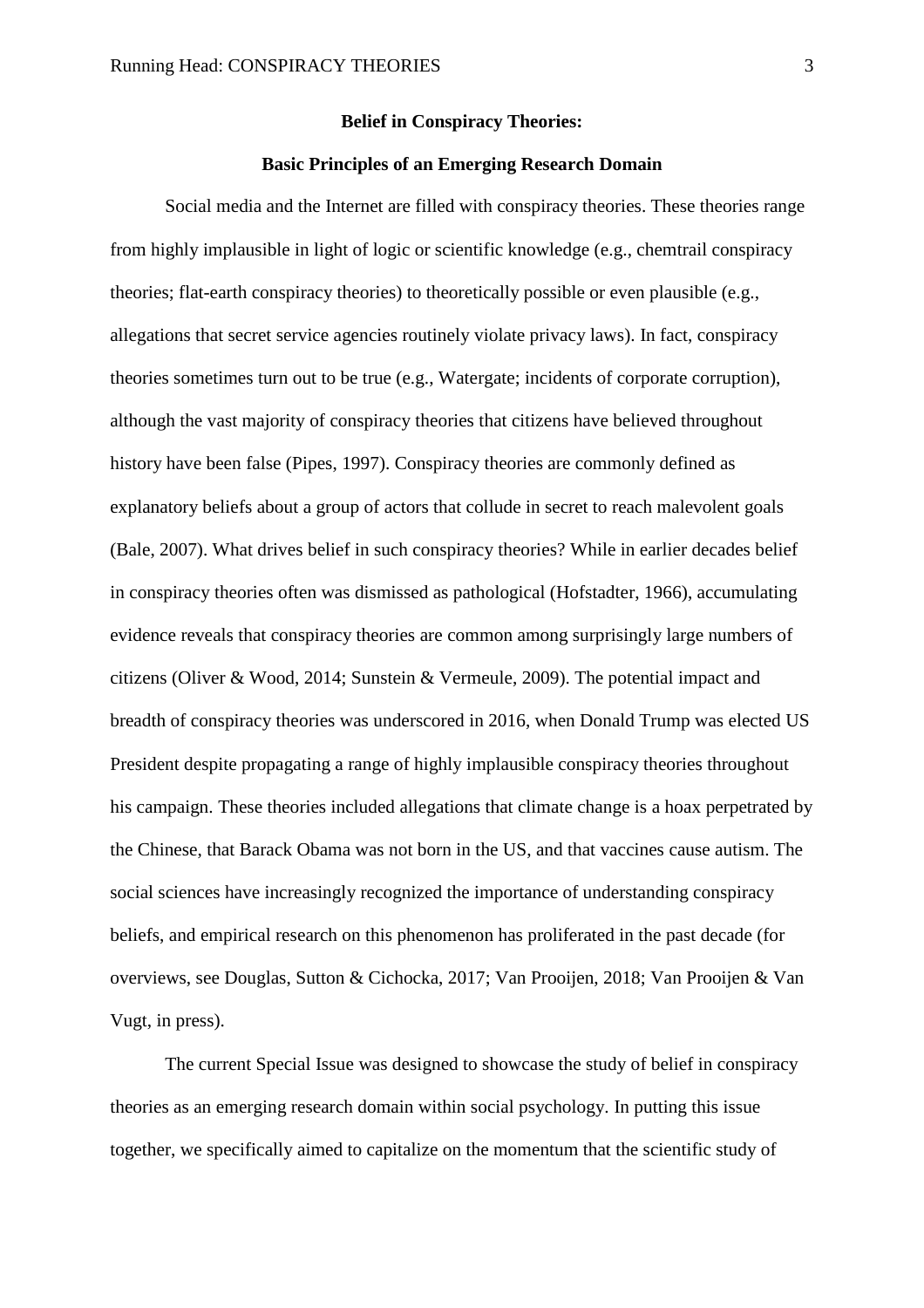conspiracy theories is currently having, and to give a second generation of conspiracy theory researchers within our field the opportunity to disseminate their novel findings to a professional audience. To introduce this Special Issue, in the present paper we (a) illuminate how the study of conspiracy theories has developed from an unusual object of study to an increasingly expanding research domain over the past few years, and (b) distill four basic principles that have emerged from past research, in particular that conspiracy beliefs are consequential, universal, emotional, and social. Each of the contributions to this Special Issue considers at least one of these principles. We conclude by proposing a novel research agenda and policy interventions based on these four principles.

## **Conspiracy Theories: An Emerging Research Domain**

 Early studies on conspiracy theories relied mostly on correlational evidence in crosssectional designs (e.g., Goertzel, 1994; Abalakina-Paap, 1999), or studied conspiracy thinking as a function of demographic variables such as political party affiliation (Wright & Arbuthnot, 1974) or ethnicity (Crocker et al., 1999). Although scarce and methodologically limited, these early studies provided two key insights that laid the foundations for current research on conspiracy theories. The first key insight is that although conspiracy theories differ widely in content, subjective beliefs in them are rooted in the same underlying psychology. This insight is suggested by findings that the single best predictor of belief in one conspiracy theory is belief in a different conspiracy theory (Goertzel, 1994; see also Lewandowsky, Oberauer, & Gignac, 2013; Swami et al., 2011; Sutton & Douglas, 2014). Even beliefs in mutually incompatible conspiracy theories are positively correlated (e.g., Princess Diana was murdered vs. Princess Diana staged her own death; Wood, Douglas, & Sutton, 2012). While many conceptually distinct conspiracy theories exist, the tendency to believe in them appears to be underpinned by broader beliefs that support conspiracy theories in general (e.g., beliefs in cover ups; Wood et al., 2012). Some scholars argue for a *conspiracy mindset* as a relatively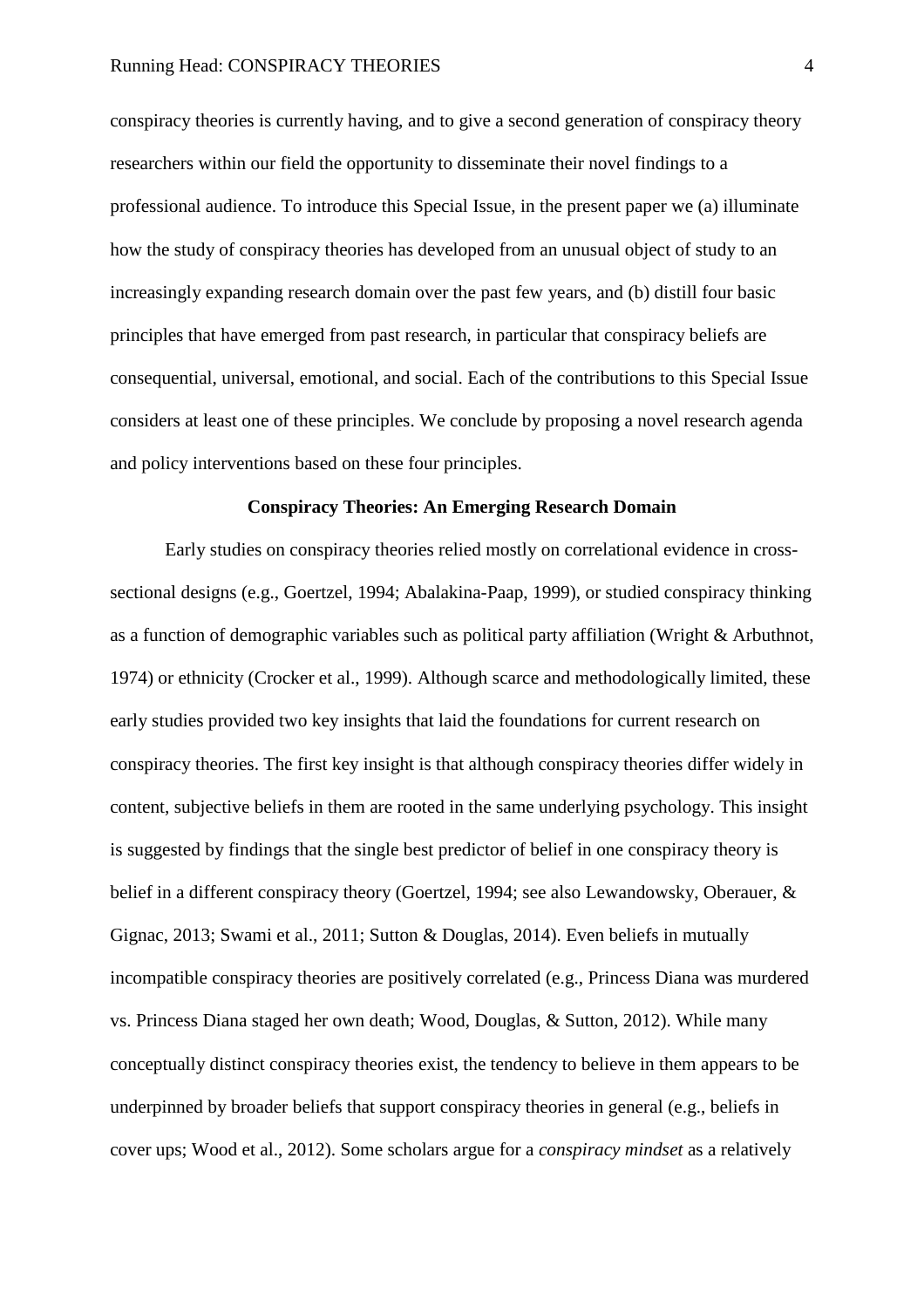#### Running Head: CONSPIRACY THEORIES 5

stable predisposition to believe in conspiracy theories that varies between persons (Imhoff & Bruder, 2014). Despite the high variability in conspiracy theories—involving topics that range from climate change to chronic illnesses to terrorist attacks—research demonstrates that largely similar and predictable psychological processes drive people's belief in them.

The second key insight is that besides individual differences, belief in conspiracy theories is highly sensitive to social context. For instance, ideological motivations influence political conspiracy beliefs depending on election results (e.g., Democrats believe governmental conspiracy theories particularly if there is a Republican in the White House, and vice versa; Wright & Arbutnot, 1974; see also Golec de Zavala & Federico, *this Volume*; Uscinski & Parent, 2014; Van Bavel & Pereira, 2018). Moreover, throughout history people have believed conspiracy theories particularly in impactful societal crisis situations, such as during fires, floods, earthquakes, rapid societal change, violence, and wars (McCauley & Jacques, 1979; see also Van Prooijen & Douglas, 2017). Finally, social structures that shape citizens' feelings of vulnerability increase belief in conspiracy theories, as reflected in findings that feelings of powerlessness predict conspiracy beliefs (Abalakina-Paap et al., 1999; Imhoff & Bruder, 2014), and that conspiracy beliefs are high particularly among members of stigmatized minority groups (Crocker et al., 1999; Davis, Wetherell, & Henry, *this Volume*; Van Prooijen, Staman, & Krouwel, in press).

Recent research has drawn heavily on these two key insights, by extensively testing how stable individual differences predict a tendency to believe conspiracy theories (Darwin, Neave, & Holmes, 2011; Inhoff & Bruder, 2014; Swami et al., 2011; Van Prooijen, 2017), what causal factors increase belief in conspiracy theories (e.g., Douglas & Sutton, 2011; Van Prooijen & Van Dijk, 2016; Whitson & Galinksy, 2008), what basic cognitive processes are involved when people perceive conspiracies (Douglas et al., 2016; Van Prooijen, Douglas, & De Inocencio, 2018), and what the consequences are of believing conspiracy theories (Bartlett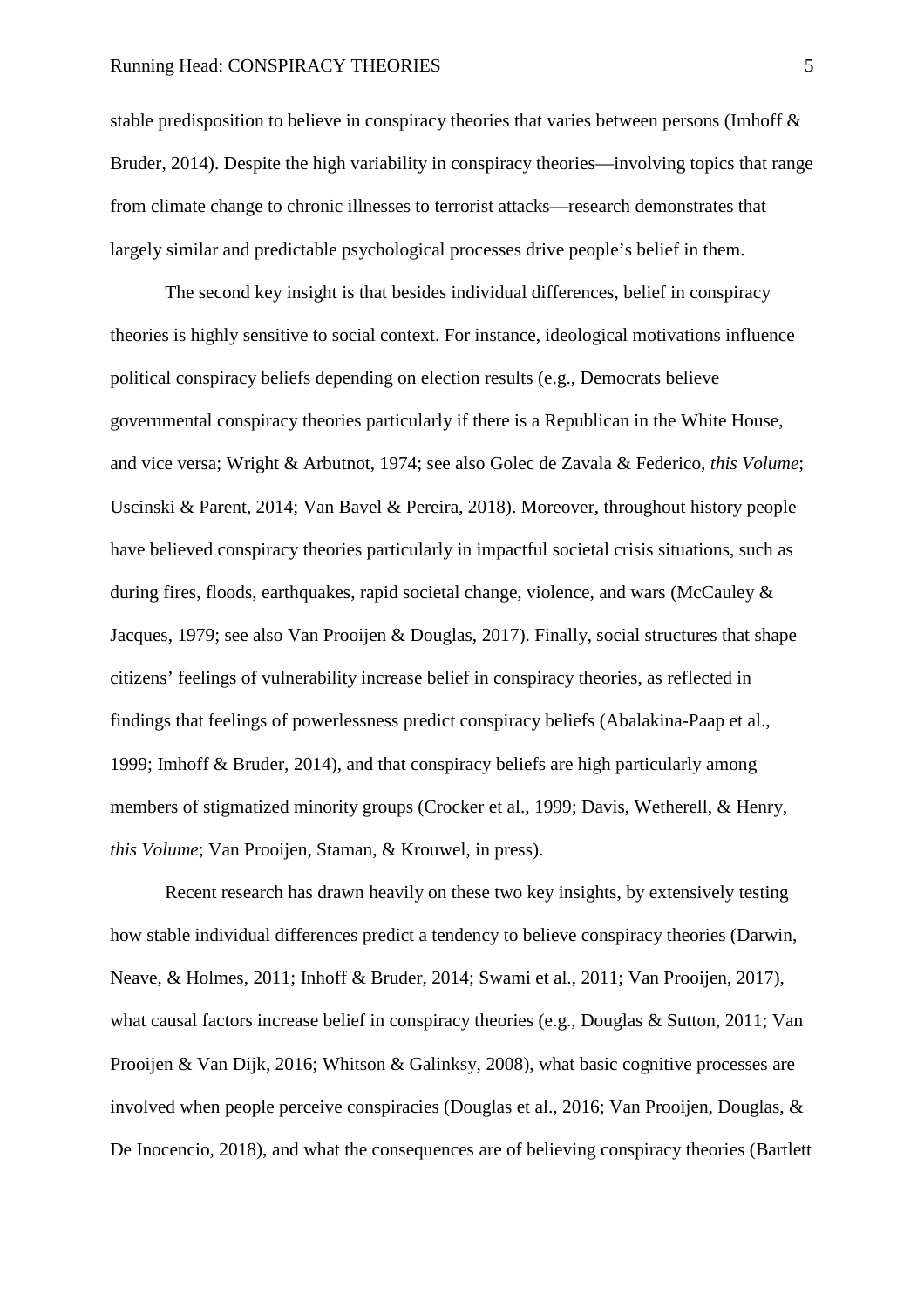& Miller, 2010; Jolley & Douglas, 2014a, 2014b; Douglas & Leite, 2017). It is safe to say that the scientific study of conspiracy theories has been emerging over the past decade: Both the body of knowledge on this phenomenon, as well as the number of researchers actively working on it, has expanded rapidly.

One limitation of the current state of affairs in the scientific research domain of conspiracy theories, however, is that the field is lacking a solid theoretical framework that contextualizes previous findings, that enables novel predictions, and that suggests interventions to reduce the prevalence of conspiracy theories in society. Recent review articles have sought to address this limitation by providing a framework that illuminates the motivational basis of conspiracy theories—specifically that conspiracy theories appeal to people for epistemic, existential and social motivational reasons (Douglas et al., 2017), and by developing an evolutionary model—the Adaptive Conspiracism Hypothesis—that specifies how the human tendency to believe conspiracy theories evolved through natural selection (Van Prooijen & Van Vugt, in press). These initiatives notwithstanding, at present the field of conspiracy theories is still in its infancy in terms of theory development. To stimulate further theorizing, we propose four basic principles of belief in conspiracy theories that we distilled from research conducted so far. These four basic principles are supported by many studies and, in conjunction with existing models, may provide an organizing framework for researchers to develop more sophisticated theories and research on this phenomenon.

#### **Belief in Conspiracy Theories: Four Basic Principles**

The four basic principles that we put forward here specify and expand the two key insights discussed earlier—that is, (a) belief in different conspiracy theories is driven by similar psychological processes, and (b) conspiracy beliefs are highly susceptible to social context. We specifically detail what particular antecedents and consequences are involved in the psychological processes underlying belief in conspiracy theories, and how social context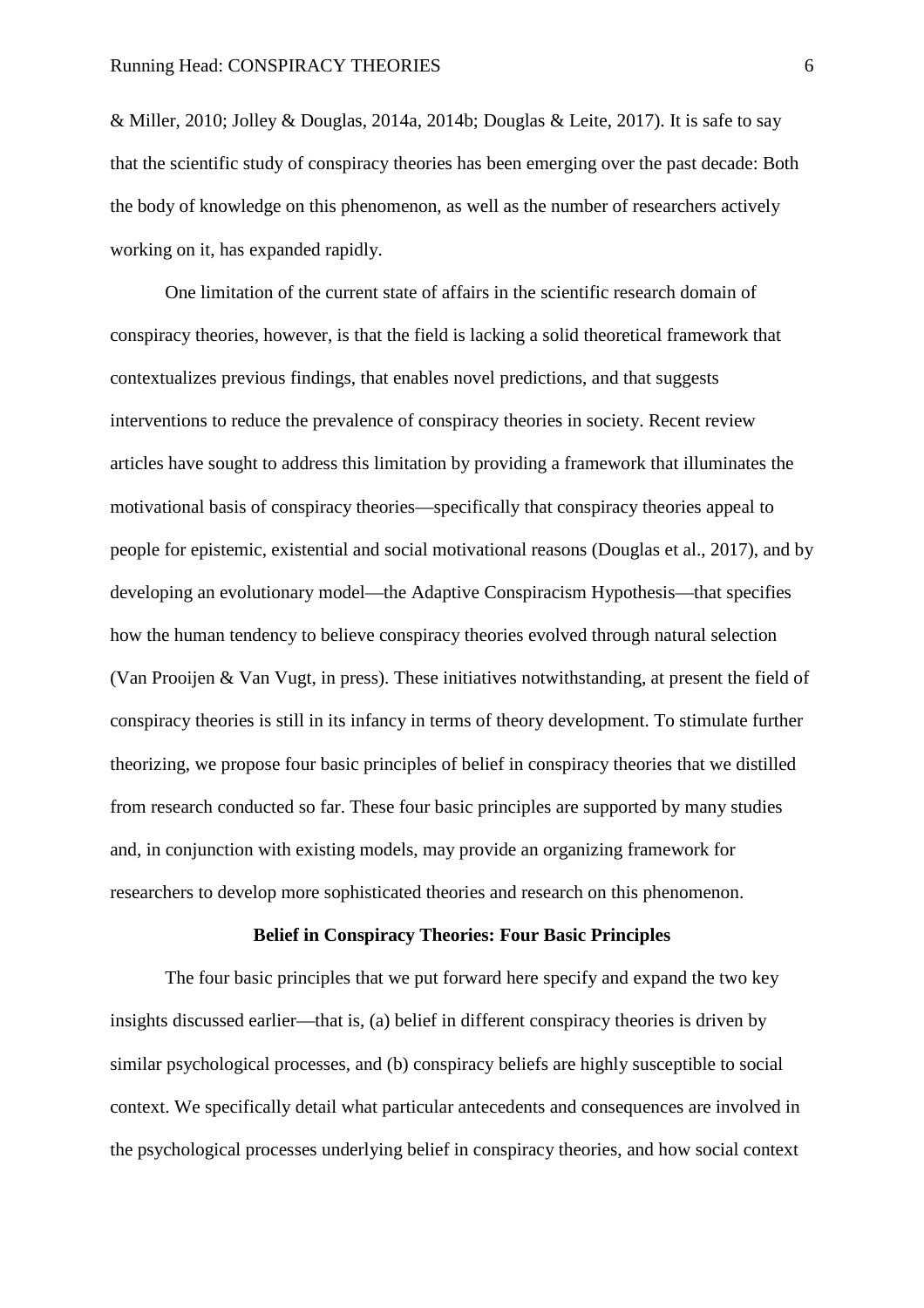influences people's susceptibility to conspiracy theories. Explicitly, we argue that beliefs in conspiracy theories are *consequential*, *universal*, *emotional*, and *social*. In the following sections, we discuss each of these basic principles in turn.

## **Principle 1: Conspiracy Beliefs are Consequential**

 Even when conspiracy theories are highly unlikely to be true, they have an impact on important life dimensions such as health, interpersonal relationships, and safety. This impact is rooted in the subjective reality of belief. What people believe drives their behavior; but while beliefs sometimes may be flawed or even naive, they may produce behavior that has real consequences (cf. the Thomas Theorem; Thomas & Thomas, 1928). One dimension in particular where conspiracy theories are consequential—and usually detrimental—for perceivers is their health. To illustrate this, imagine for a moment that vaccines actually do cause autism. Who would get themselves and their children vaccinated under those circumstances? But while medical scientists widely agree that vaccines do not cause autism, many citizens firmly believe that the pharmaceutical industry conspires to hide the evidence for such a relationship. This motivates these citizens to deny themselves and their children important vaccines. Empirical research underscores such detrimental health consequences of conspiracy theories for believers: Exposing research participants to anti-vaccine conspiracy theories lowers their intentions to have a child vaccinated (Jolley & Douglas, 2014b). Moreover, these findings are not specific for health-related conspiracy theories: More general conspiracy beliefs predict a preference for alternative over regular, evidence-based medical approaches (Lamberty & Imhoff, in press).

Furthermore, a surprisingly common conspiracy theory among the African American population is that contraceptives are a form of Black genocide. Belief in this conspiracy theory shapes negative attitudes towards contraceptives and predicts decreased use of contraceptives particularly among men (Thorburn & Bogart, 2005). Relatedly, in South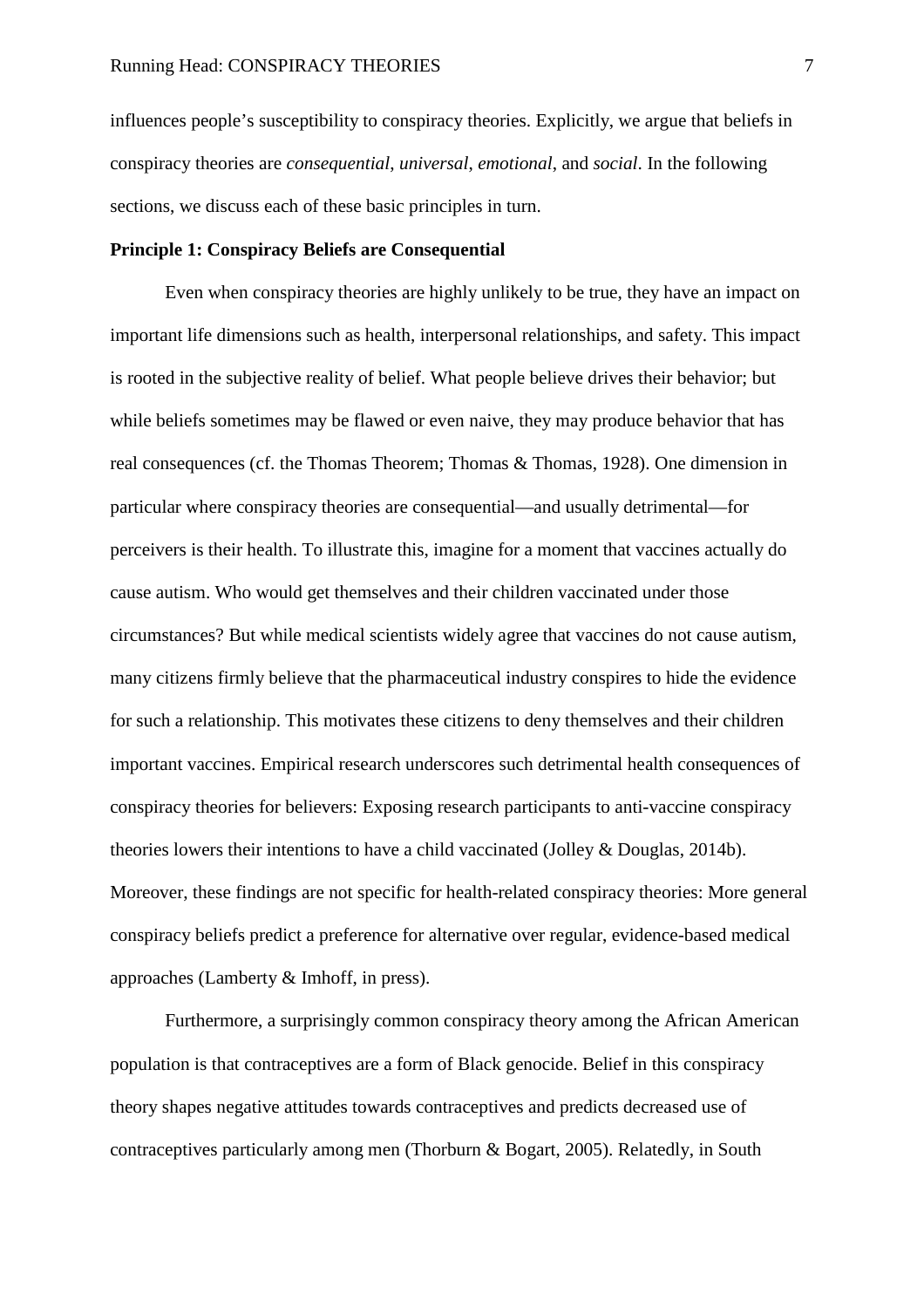#### Running Head: CONSPIRACY THEORIES 8

Africa AIDS conspiracy theories are common—stipulating for instance that HIV was deliberately created by humans in the laboratory, and that the pharmaceutical industry promotes the "HIV hypothesis" to sell expensive yet harmful antiretroviral drugs. These conspiracy beliefs are reliably associated with unscientific and dangerous beliefs such as that HIV is harmless, or that condom use causes HIV infections. A study conducted in Cape Town reveals that belief in such AIDS conspiracy theories strongly predicts reduced condom use among both men and women (Grebe & Nattrass, 2012). In fact, one convinced believer of AIDS conspiracy theories was Thabo Mbeki, President of South Africa from 1999 to 2008. Statistical model estimates indicate that in the period between 2000 and 2005, approximately 330,000 South African people died due to governmental decisions not to implement antiretroviral treatment programs (Chigwedere, Seage, Gruskin, Lee, & Essex, 2008).

Belief in conspiracy theories also has implications for people's interpersonal relationships. It has been noted that people who believe conspiracy theories can be subject to stigmatization (Harambam & Aupers, 2015). Consistently, expressing conspiracy theories increases expectations of negative evaluations, and fear of being socially excluded (Lantian, Muller, Nurra, Klein, Berjot, & Pantazi, *this Volume*). Furthermore, evidence suggests that belief in conspiracy theories is associated with problematic interpersonal relationships. Specifically, belief in conspiracy theories is correlated with a range of individual difference variables that reflect impoverished interpersonal functioning, such as interpersonal paranoia (Darwin, Neave, & Holmes, 2011), narcissism (Cichocka, Marchlewska, & Golec de Zavala, 2016), disagreeableness (Swami et al., 2011), insecure attachment (Green & Douglas, 2018) and Machiavellianism (Douglas & Sutton, 2011). While future research would need to examine the causal effects of conspiracy beliefs on the quality of interpersonal relationships more directly, the findings obtained so far are consistent with the idea that endorsing conspiracy theories is associated with poorer interpersonal functioning.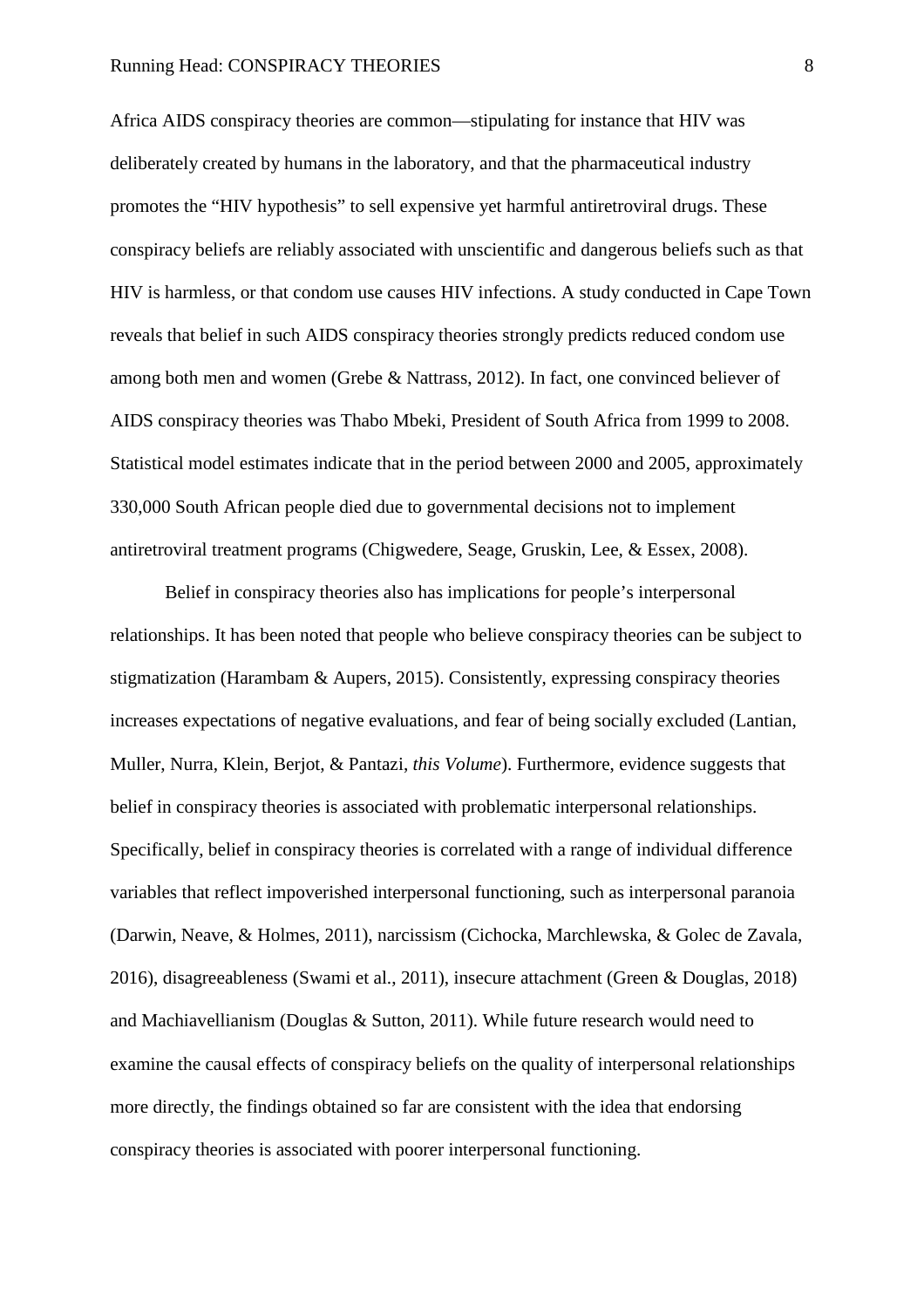Conspiracy beliefs also have implications for a range of societal developments. For instance, conspiracy beliefs predict feelings of alienation from politics (Goertzel, 1994), and correspondingly, a manipulation of conspiracy theories decreased participants' willingness to vote in elections (Jolley & Douglas, 2014a; Study 1). Relatedly, exposure to conspiracy theories decreases public support for important policies. Climate change conspiracy theories—which typically assume that the problem of global warming is a hoax—decrease citizens' willingness to reduce their carbon footprints (Jolley & Douglas, 2014a; Study 2; see also Douglas & Sutton, 2015), as well as their prosocial behavior more generally (Van der Linden, 2015). Furthermore, conspiracy beliefs are empirically associated with populism (Silva, Vegetti, & Littvay, 2017) and political extremism (Van Prooijen, Krouwel, & Pollet, 2015). Also 'underground' extremist movements (e.g., groups of Neo-Nazis, violent antiglobalists, religious fundamentalists, and the like) are characterized by excessive conspiracy beliefs. Bartlett and Miller (2010) argued that conspiracy theories causally contribute to the process of radicalization, and the violent tendencies, of such extremist fringe groups.

The above arguments paint a rather bleak picture of the consequences of conspiracy theories and conspiracy beliefs, and indeed, the current state of affairs in this research domain suggests that the majority of consequences are negative. It should be noted, however, that not all consequences are necessarily negative. For instance, conspiracy theories can inspire and justify protest movements (Imhoff & Bruder, 2014; see also Chayinska, Minescu, & Colucci, *this Volume*), and whether that is positive or negative depends on the type of social change that these movements pursue. Furthermore, conspiracy theories can increase governmental transparency (Clarke, 2002), and belief in conspiracy theories is associated with increased support for democratic principles (Swami et al., 2011). Indeed, a fruitful avenue for further research would be to study under what circumstances conspiracy theories are harmful, harmless, or even beneficial. Whether one wishes to focus on the upside or downside of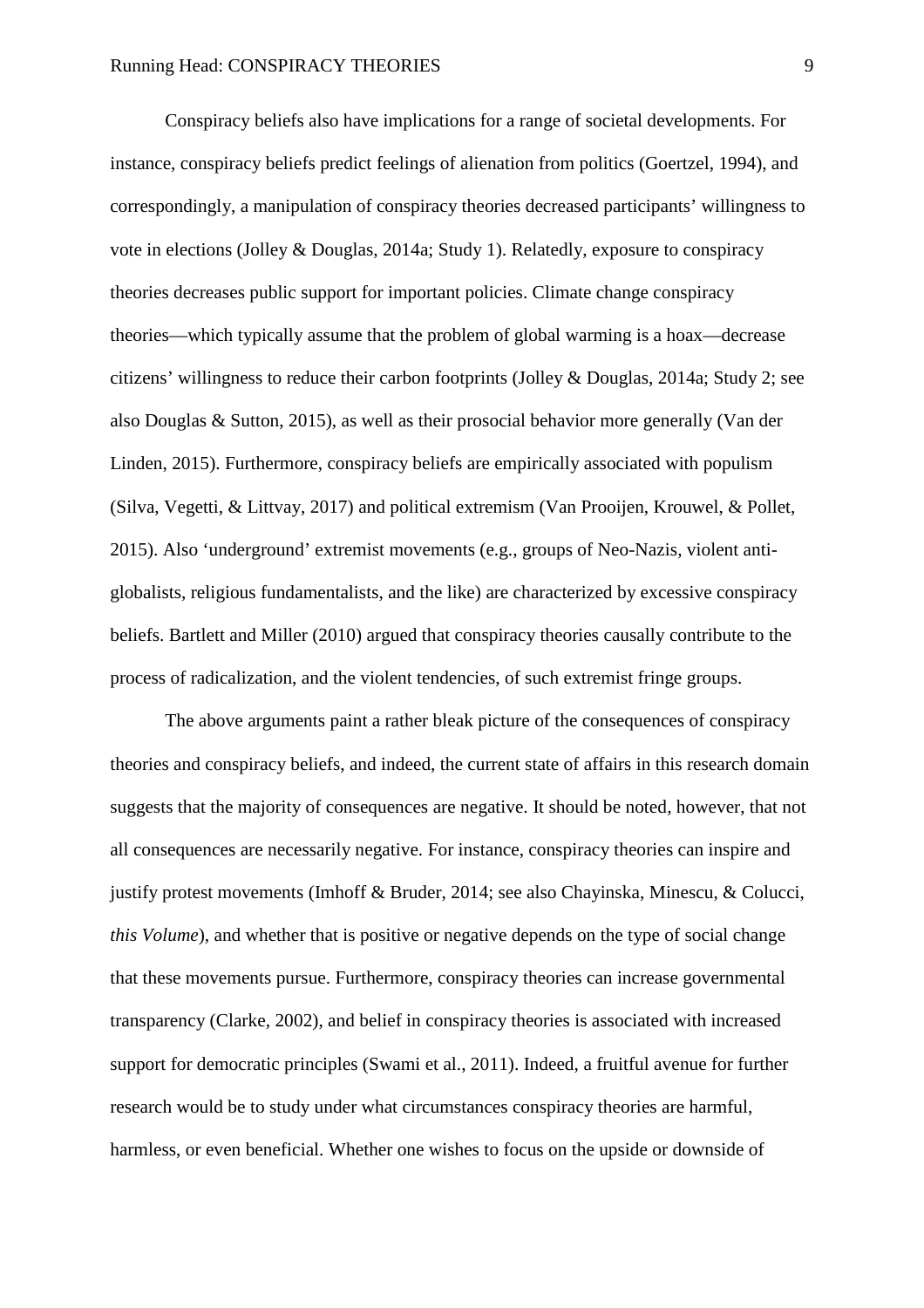conspiracy theories, one conclusion remains: Conspiracy theories influence citizens, and the society they live in, in significant ways.

#### **Principle 2: Conspiracy Beliefs are Universal**

 Conspiracy theories are not restricted to specific times or cultures: Citizens around the world are susceptible to them, from modern to traditional societies (West  $\&$  Sanders, 2003). Indeed, the tendency to be suspicious of the possibility that others are forming conspiracies against one and one's group may be part of human nature. The Adaptive Conspiracism Hypothesis proposes that while conspiracy theories are not necessarily adaptive in modern environments, they have been adaptive among ancient hunter-gatherers who faced the problem of frequent intergroup conflict and substantial reproductive loss through coalitional aggression (Van Prooijen & Van Vugt, in press). This model asserts that human beings evolved a conspiracy detection system, that is, a functionally integrated mental system that is activated by specific cues associated with an increased likelihood of hostile coalitions (that is, actual conspiracies), and that produces adaptive outputs to protect ancestral humans from dangerous conspiracies.

 While this perspective does not imply that all human beings believe conspiracy theories to an equal extent—individuals, groups, and cultures differ in the extent to which the conspiracy detection system is chronically and situationally activated, as is the case with many other evolved psychological predispositions (Buss, 2009)—it does imply that conspiracy theories are not specific to our modern digital age, or to one particular culture. Empirical evidence supports this view. In their analysis of over a hundred thousand letters sent to major US newspapers between 1890 and 2010, Uscinski and Parent (2014) did not find increased conspiracy theorizing in letters published in the new Millennium; instead, conspiracy theorizing was remarkably stable over a full 120 years. Also Andeweg (2014) found that—contrary to popular belief—satisfaction with politicians did not decrease in an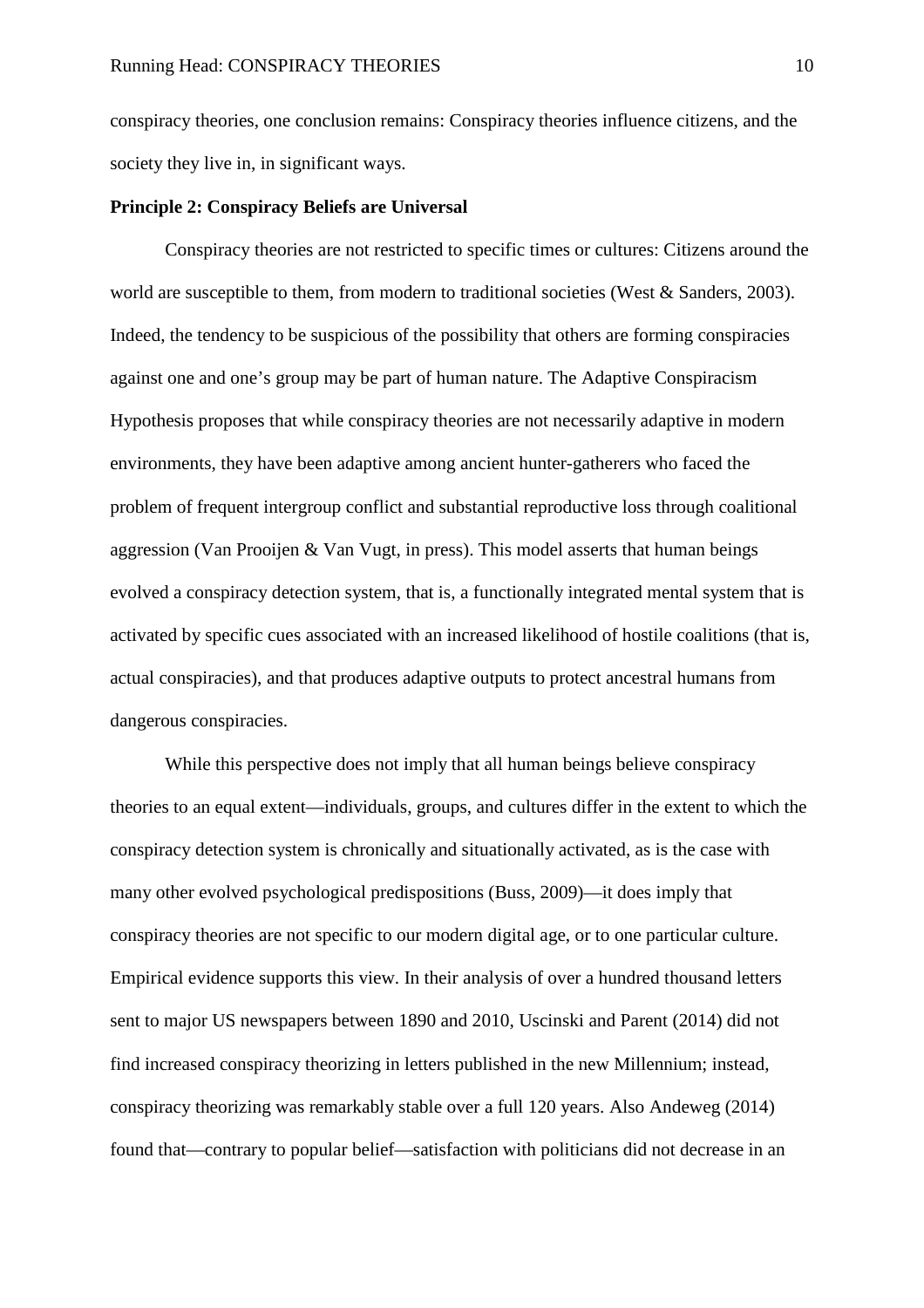almost 40-year measurement period (starting in the early 1970s) in multiple EU countries. Instead, citizens' overall satisfaction with politicians has been low throughout the decades.

Historical sources suggest that substantial numbers of citizens believed conspiracy theories even further back in time. Throughout the centuries, wars were characterized by excessive and mutual conspiracy theories between enemy groups (Pipes, 1997). In Medieval times, conspiracy theories led to major tragedies including the killing of Jews (who were for instance accused of conspiring to poison drinking wells, as a means of explaining disease epidemics) or Witch hunts (i.e., young women who were accused of conspiring with the Devil and therefore burnt alive). One can even find conspiracy theories in the writings of the ancient Roman senator and historian Tacitus (Annal XV, 38-44), who described how Roman citizens believed that Nero and his loyal servants deliberately had ignited the great fire of Rome in the year 64 AD (for details, see Brotherton, 2015; Van Prooijen & Douglas, 2017).

 Conspiracy theories also appear common to all cultures. While most research conducted thus far on this topic has taken place in Western societies (mostly the US and Western Europe), conspiracy theories are by no means exclusive to these societies. Quantitative research has found evidence for widespread conspiracy beliefs in countries around the world, including Poland (Golec de Zavala & Cichocka, 2012), Ukraine (Chayinska et al., *this Volume*), Malaysia (Swami, 2012), Indonesia (Mashuri & Zaduqisti, 2015), and the Muslim world in the Middle East (Gentzkow & Shapiro, 2004). Ethnographic studies have found substantial conspiracy theorizing in rural Africa (e.g., Namibia; Tanzania) where people endorse a range of conspiracy theories that implicate societal elites, that accuse enemy tribes of witchcraft, or that involve malpractice of the Western world. For instance, many citizens in these regions believe that modern technology is a form of sorcery designed by hostile Western plots to harm or control them (West & Sanders, 2003). Relatedly, anthropologists have observed conspiracy theories among the Yanomamö Amazon Indians in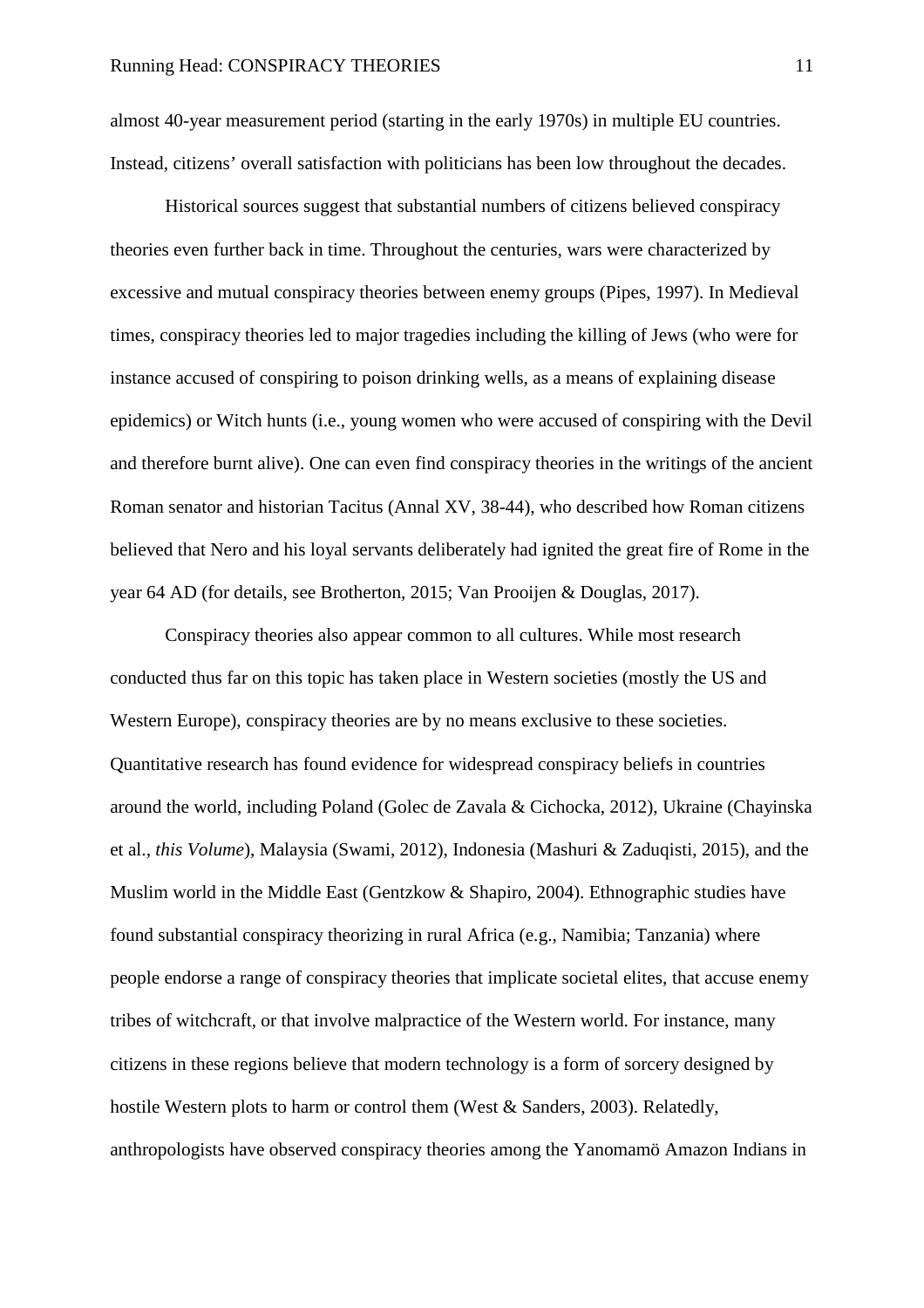South America, who sometimes blame the mysterious death of a tribe member on sorcery committed by a conspiracy of an enemy village (Chagnon, 1988).

Finally, conspiracy theories emerge across a wide variety of social settings. Conspiracy theories commonly accuse governmental institutions (e.g., politicians in general, or secret service agencies), and entire branches of industry (e.g., the pharmaceutical industry; the oil industry) of malpractice. Furthermore, conspiracy theories often accuse minority groups, such as Muslims or Jews, of hostile plots to plan a revolution (Pipes, 1997). But conspiracy theories also occur in more micro-level settings. Several studies have revealed that conspiracy theories are common in organizations, where employees suspect their managers of conspiring towards evil goals (e.g., conspiracy theories that managers have a hidden agenda to lay off employees, in order to give themselves a financial bonus; see Douglas & Leite, 2017; Van Prooijen & De Vries, 2016). Although research on the variety of settings in which people believe conspiracy theories is scarce at present, we suspect that conspiracy theories are prevalent also in other domains of social life such as sports (e.g., suspicions that the opposing team bribed the referee, or that supporters of the opposing team plan riots), schools (e.g., suspicions among high-school students that teachers conspire against them to make exams more difficult), and so on. In any setting characterized by psychological tensions between competing (sub-)groups, conspiracy theories are likely to occur.

#### **Principle 3: Conspiracy Beliefs are Emotional**

 The third principle is partly grounded in a paradox: Conspiracy theories—even blatantly irrational ones—are often supported by a range of elaborate arguments, suggesting that belief in conspiracy theories is based on analytic and deliberative (i.e., System 2) thinking processes. For instance, Moon landing conspiracy theories (assuming that the Moon landings were filmed in a TV studio) often are justified through an extensive analysis of the lack of wind on the moon in conjunction with the apparent movement of the US flag on video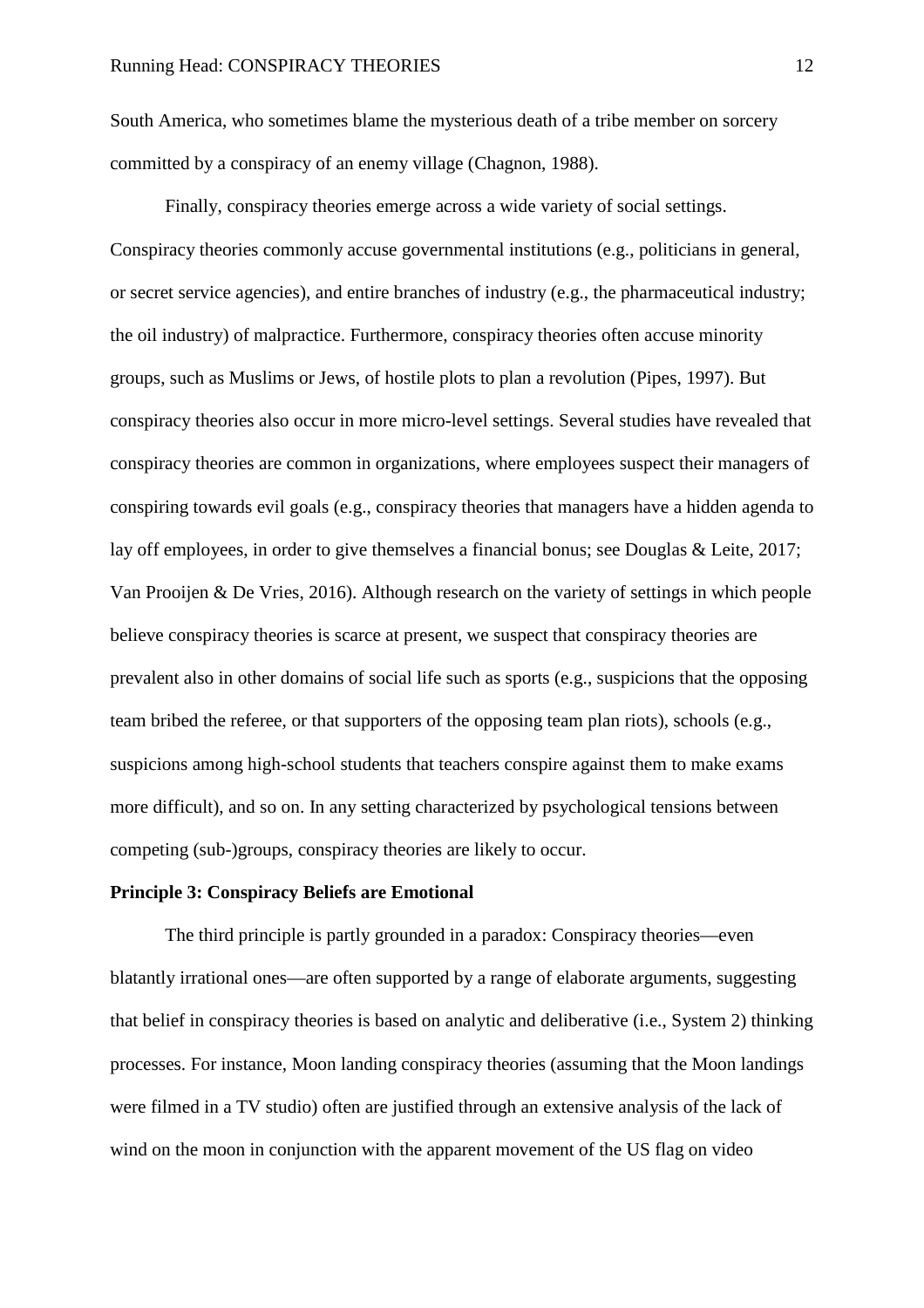recordings. Likewise, many 9/11 conspiracy theories (proposing that these terrorist attacks were an inside job committed by the US government) are based on a range of scientific arguments pertaining to the steel constructions of the former Twin Towers, the maximum temperatures of burning kerosene, and the temperatures at which steel melts. It would therefore be tempting to assume that belief in conspiracy theories is closely associated with an inquisitive mindset that does not take for granted the official readings of impactful events, and that critically analyses evidence in favor of, or against, a conspiracy theory.

Empirical evidence, however, suggests quite the opposite. For example, belief in conspiracy theories is positively associated with intuitive rather than analytic thinking (Swami, Voracek, Stieger, Tran, & Furnham, 2014). Consistently, higher education predicts lower conspiracy beliefs, a finding that is partly mediated by a tendency among the less educated to attribute agency and intentionality where it does not exist (Douglas et al., 2016), and stronger analytic thinking skills among the higher educated (Van Prooijen, 2017). Furthermore, the combination of analytic thinking and the motivation to be rational predicts skepticism of conspiracy theories (Ståhl & Van Prooijen, 2018). It has also been noted that the confirmation bias is central to conspiracy theorizing (Brotherton, 2015), and that conspiracy beliefs are related to the illusion of explanatory depth (Vitriol & Marsh, *this Volume*).

Conspiracy beliefs therefore do not appear to be grounded in controlled, analytic mental processes. Instead, we argue that they are grounded in emotional and intuitive mental (System 1) processes. This insight is based on the argument that aversive emotional experiences increase people's sense-making motivations (Park, 2010). These sense-making motivations tend to be sensitive to threats, increasing the likelihood that people attribute suspect events to the covert activities of hostile conspiracies (Hofstadter, 1966). This line of reasoning is consistent with the observation that conspiracy theories gain momentum in the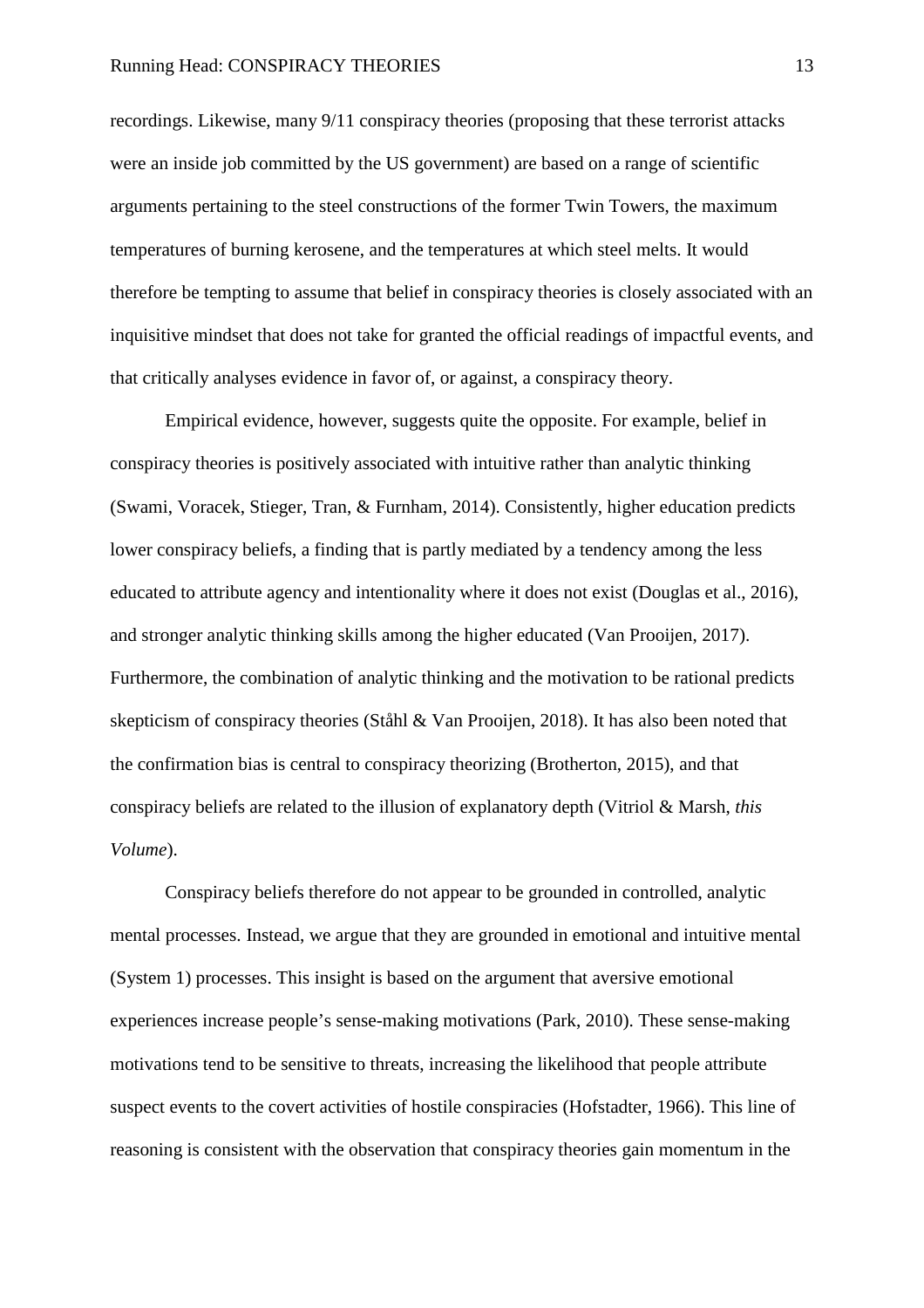context of anxiety-provoking societal crisis events such as terrorism, natural disasters, or war (Van Prooijen & Douglas, 2017). The negative emotions that constitute the psychological origins of belief in conspiracy theories include anxiety, uncertainty, or the feeling that one lacks control.

Both correlational and experimental studies extensively support the emotional nature of belief in conspiracy theories. For instance, conspiracy beliefs are correlated with trait anxiety (Grzesiak-Feldman, 2013), and are predicted by the perception that society is under threat (Jolley, Douglas & Sutton, 2018), and that society's fundamental values are changing (Federico, Williams, & Vitriol, *this Volume*). Experimental studies have found that inducing a lack of control increases people's belief in organizational conspiracy theories (Whitson & Galinsky, 2008) and political conspiracy theories (Van Prooijen & Acker, 2016). Relatedly, a lack of control leads people to exaggerate the influence that they attribute to their enemies, which is part of many conspiracy theories (Sullivan et al., 2010). Finally, experiencing subjective uncertainty—a phenomenological experience closely associated with lacking control—predicts increased conspiracy beliefs, provided that perceivers consider the implicated authorities as immoral (Van Prooijen & Jostmann, 2013; Whitson, Galinsky, & Kay, 2015).

The sense-making processes underlying the relationship between emotions and conspiracy beliefs consist of at least two basic and automatic cognitive processes. The first process is pattern perception: People automatically search for meaningful and causal relationships between stimuli. Research indeed finds that perceiving patterns in random stimuli predicts belief in conspiracy theories (Van der Wal, Sutton, Lange, & Braga, *this Volume*; Van Prooijen, Douglas, & De Inocencio, 2018). The second process is agency detection: People tend to perceive events as caused by intentional agents. The tendency to detect agency in inanimate stimuli empirically predicts belief in conspiracy theories (Douglas,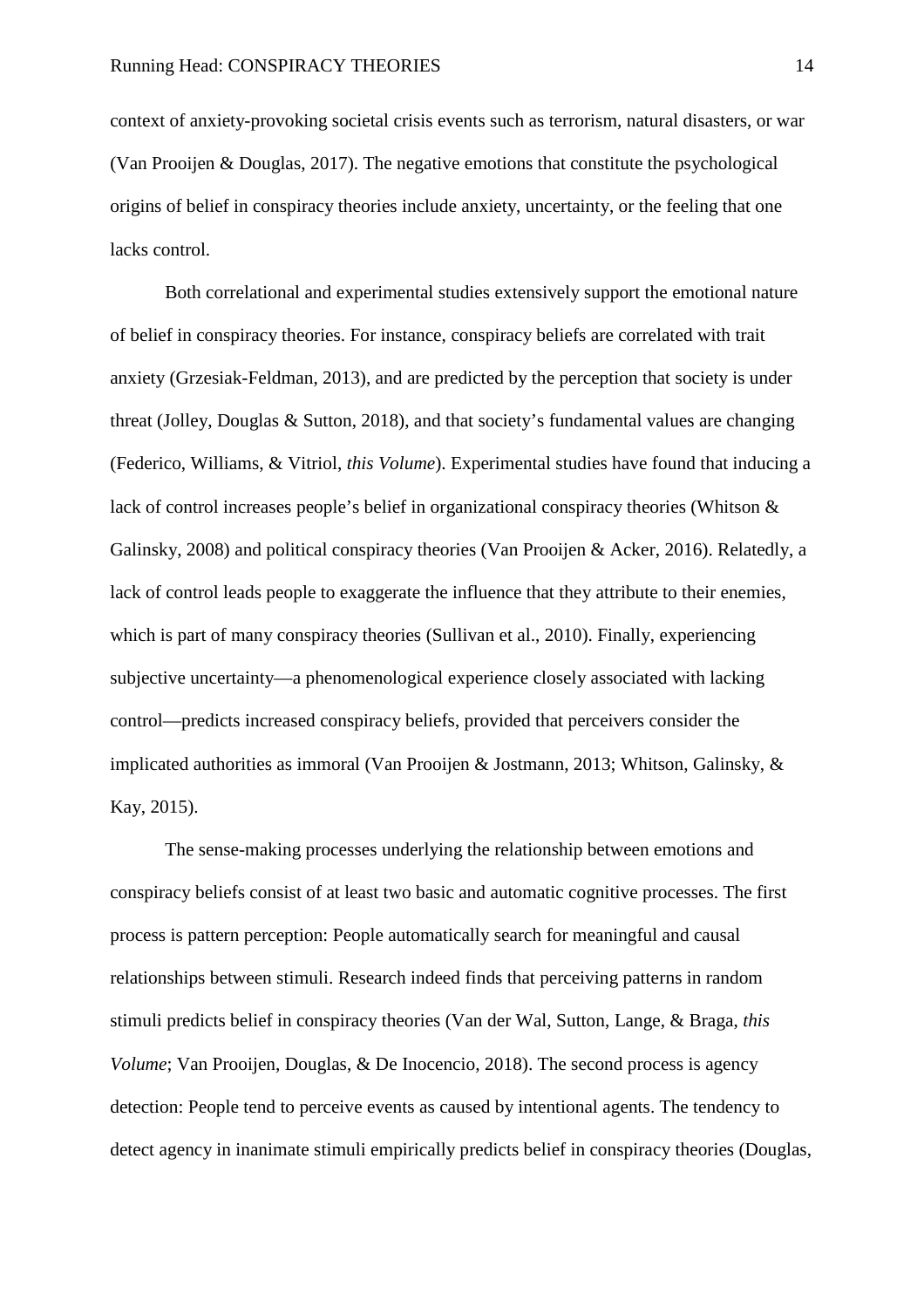Sutton, Callan, Dawtry, & Harvey, 2016; Imhoff & Bruder, 2014). These two basic cognitive processes are reliably triggered by the same emotions that trigger conspiracy beliefs. For instance, lacking control not only increases belief in conspiracy theories but also illusory pattern perception more generally (e.g., seeing images in random noise, or perceiving patterns in random stock market information; Whitson & Galinsky, 2008). In a similar vein, feelings of uncertainty not only increase conspiracy beliefs but also other forms of agency detection, such as people's belief in agentic, moralizing gods (Hogg, Adelman, & Blagg, 2010). While the automatic and epistemic mental processes of pattern perception and agency detection are not emotional per se, aversive emotional experiences do activate these cognitive processes, increasing the likelihood of conspiracy thinking. Taken together, the evidence suggests that belief in conspiracy theories is strongly rooted in negative emotions and automatic processes. The cold, non-emotional states generally associated with analytic thinking appear to decrease people's belief in conspiracy theories.

#### **Principle 4: Conspiracy Beliefs are Social**

Conspiracy theories are a social phenomenon in that they reflect the basic structure of intergroup conflict. Conceptually, beliefs qualify as conspiracy theories only when they involve assumptions of a hostile and threatening outgroup or coalition (Van Prooijen & Van Vugt, in press). Moreover, these conspiracies typically plan to harm or deceive not just one individual but a wider collective, as is the case with conspiracy theories implicating political organizations, branches of industry, minority groups, managers, and so on. Accordingly, conspiracy beliefs flourish among members of groups who are involved in mutual conflict (Pipes, 1997). Consistently, while belief in conspiracy theories is empirically related to feelings of paranoia (e.g., Darwin et al., 2011), paranoia and conspiracy theories differ in one respect: Paranoia is self-relevant and necessarily pertains to suspected hostility against a perceiver personally, but instead, conspiracy theories are usually conceived of as intergroup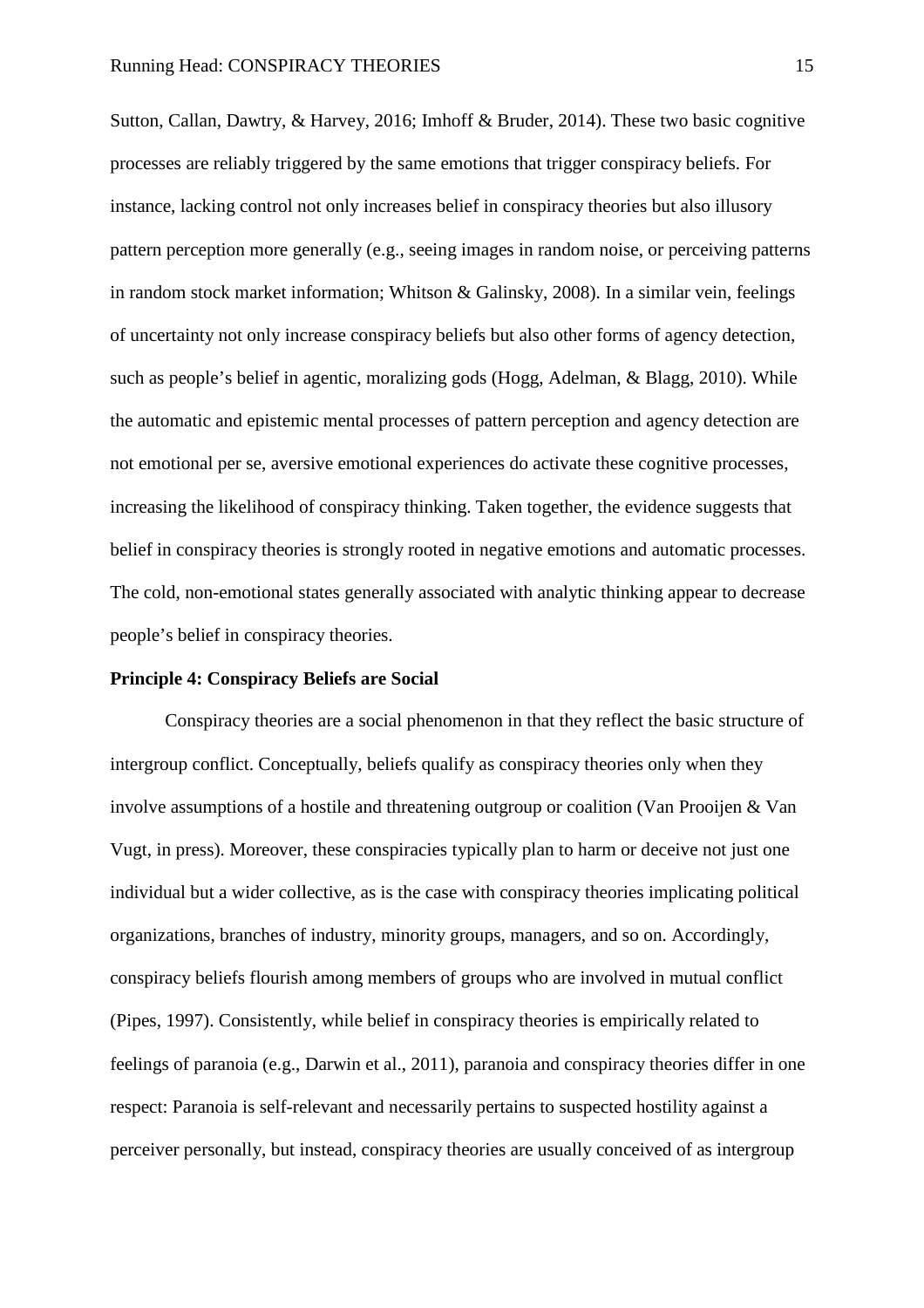beliefs that assume a powerful or hostile outgroup is conspiring against a perceiver's ingroup (Imhoff & Lamberty, *this Volume*; Van Prooijen & Van Lange, 2014).

Conspiracy beliefs are therefore associated with common motivations that drive intergroup conflict. Two social motivations in particular are relevant for conspiracy thinking. The first motivation is to uphold a strong ingroup identity, which increases perceivers' sensemaking motivation when they believe their group is under threat by outside forces. That is, people worry about possible conspiracies only when they feel strongly connected with, and hence care about, the prospective victims of these conspiracies. The second social motivation is to protect against a coalition or outgroup suspected to be hostile. This outgroup typically has some threatening quality, such as power (e.g., politicians; managers) or negative stereotypes (e.g., minority groups) which reinforces people's suspicion towards these groups (Douglas et al., 2017; Van Prooijen & Van Lange, 2014). Thus, the combination of a strong ingroup identity and a sense of outgroup threat characterize the social dimension of conspiracy beliefs. These motivations are clearly visible in the political arena, where Republicans often believe conspiracy theories involving Democrats trying to harm Republicans, and Democrats often believe conspiracy theories involving Republicans trying to harm Democrats (Uscinski & Parent, 2014; see also Van Bavel & Pereira, 2018). These effects increase to the extent that people are more polarized in their political ideologies (Van Prooijen et al., 2015).

Empirical research extensively supports these group-based qualities of conspiracy theories. One source of evidence comes from research on individual differences: Traits that are associated with an increased likelihood of perceiving intergroup conflict also predict increased belief in conspiracy theories. One relevant line of research focused on collective narcissism, that is, exaggerated belief in the greatness of one's ingroup. Feelings of ingroup superiority imply that competing outgroups are considered inferior, which may include the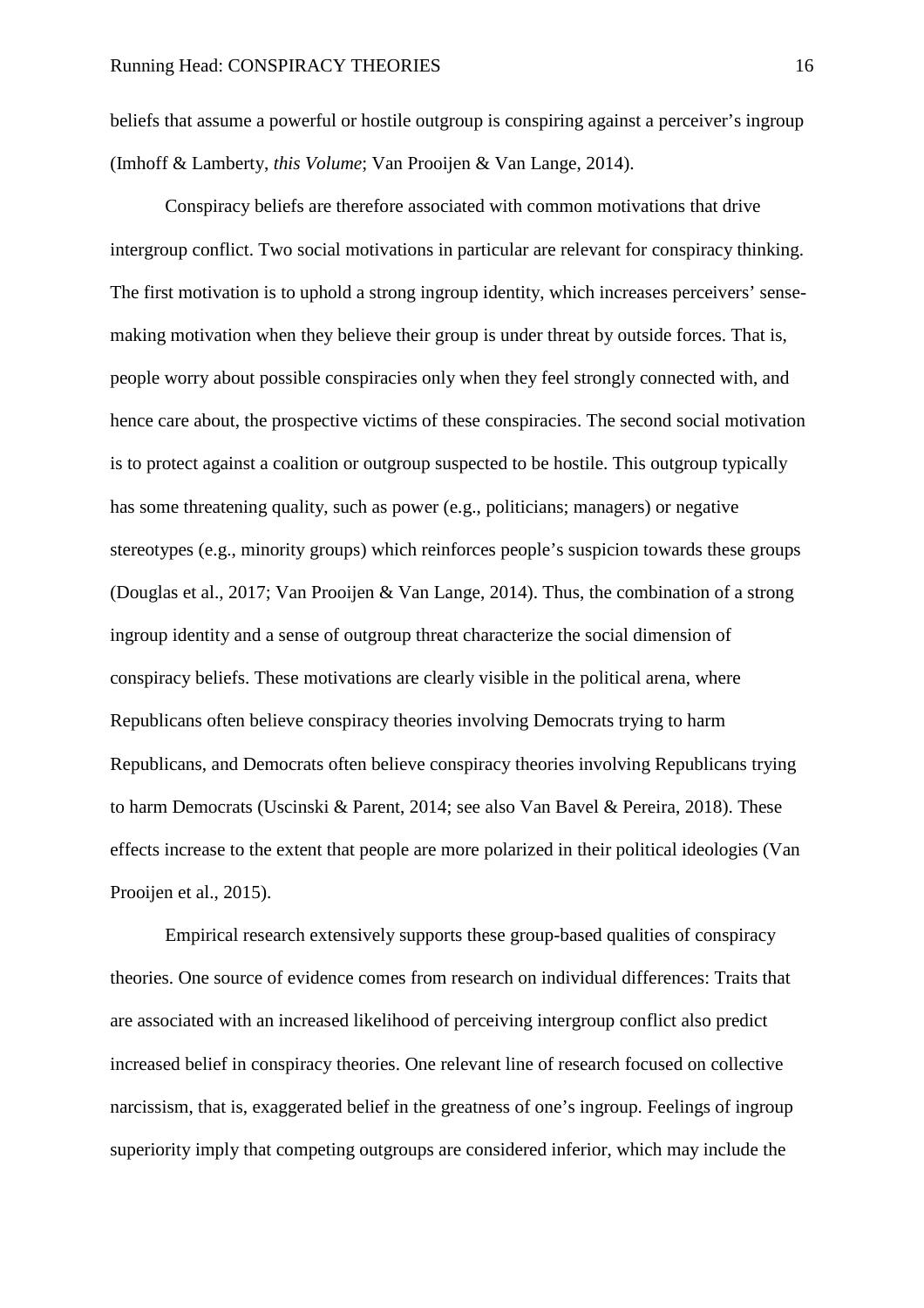moral inferiority that the main actors in conspiracy theories are assumed to have. Higher scores of collective narcissism indeed predict conspiracy theories that implicate competing outgroups (Cichocka, Marchlewska, Golec De Zavala, & Olechowski, 2016). Furthermore, collective narcissism at the national level predicts how conspiracy beliefs about opposing political parties develop over time during a political election campaign (Golec de Zavala & Federico, *this Volume*).

While findings on collective narcissism primarily emphasize how a strong ingroup identity—in the form of feelings of ingroup superiority—predicts belief in conspiracy theories, other individual difference traits are more directly linked with a structural tendency to perceive outgroups as threatening. Two key individual difference variables commonly connected to stereotyping and intergroup conflict are authoritarianism and social dominance orientation. Several studies have found positive relationships between belief in specific conspiracy theories and these two individual difference variables (Abalakina-Paap et al., 1999; Imhoff & Bruder, 2014; Swami, 2012). In sum, people who are dispositionally likely to perceive their ingroup as superior or to perceive outgroups as threatening display increased belief in conspiracy theories.

Furthermore, experimental studies support the idea that the two key ingredients of intergroup conflict—a strong ingroup identity and a sense of outgroup threat—jointly stimulate belief in conspiracy theories. For instance, taking the perspective of members of a group increases belief in conspiracy theories, but only after receiving information that the group is under threat (Van Prooijen & Van Dijk, 2014). Likewise, self-uncertainty predicts increased conspiracy beliefs, but only among people who feel included in a group (Van Prooijen, 2016). These studies suggest that a strong ingroup identity increases conspiracy theories, but only in conjunction with a sense of threat. Experimental studies conducted in Indonesia yielded similar conclusions. People whose Muslim identity was made salient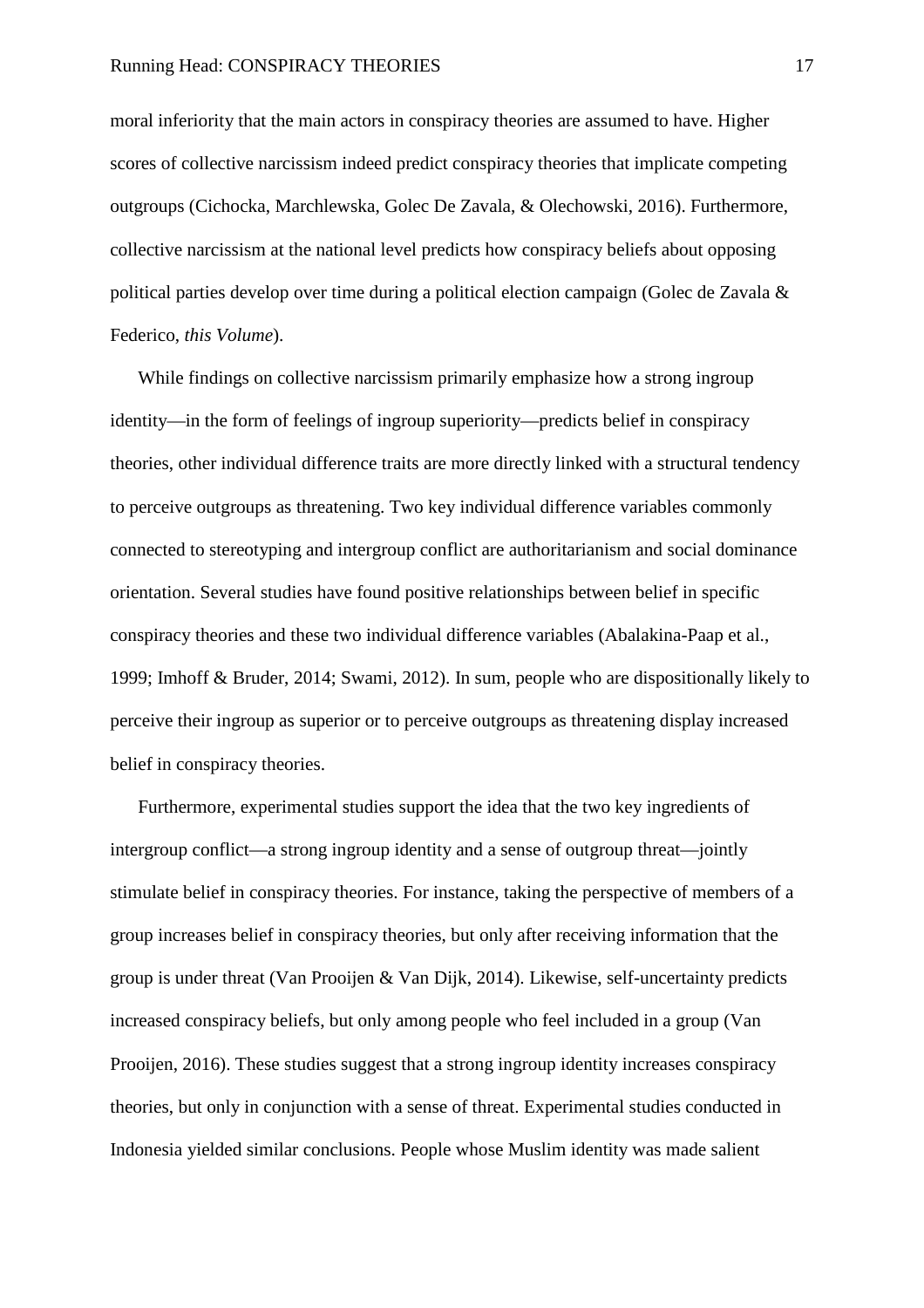#### Running Head: CONSPIRACY THEORIES 18

believed conspiracy theories—blaming terrorist attacks in Indonesia on a Western conspiracy—more strongly than people whose Muslim identity was not made salient, but only when the West was described as threatening to Muslims (Mashuri & Zaduqisti, 2015). Finally, basic sense-making processes predict conspiracy theories only when a hostile outgroup is salient (Marchlewska, Cichocka, & Kossowska, 2018).

Stigmatized minority groups constitute societal examples where these intergroup motivations often are salient. Such groups tend to be highly cohesive, and hence have a strong ingroup identity; at the same time, stigmatized minority groups often suffer from group-based oppression and discrimination by a more powerful majority group. One would therefore predict that stigmatized minority group members believe conspiracy theories more strongly than majority group members. Research indeed has found substantial conspiracy theorizing among members of minority groups (Goertzel, 1994; Thorburn & Bogart, 2005). Furthermore, stigmatized minority group members believe both identity-relevant and identityirrelevant conspiracy theories more strongly than majority group members (Van Prooijen et al., in press). These effects emerge because minority group members blame the system for realistic problems of their community (i.e., discrimination; see Crocker et al., 1999) and because of a chronic sense of social devaluation (Davis et al., *this Volume*). The social motivations described here provide an explanation why members of marginalized minority groups are particularly likely to believe in conspiracy theories.

Taken together, the findings reviewed in this section underscore the social qualities of conspiracy theories. Even when beliefs in conspiracy theories do not always have prosocial consequences (as illuminated in the section arguing that conspiracy beliefs are consequential), they originate from basic social motivations that characterize intergroup conflict, namely to uphold a strong ingroup identity and to protect against a threatening outgroup.

## **Conclusions, Future Research, and Practical Implications**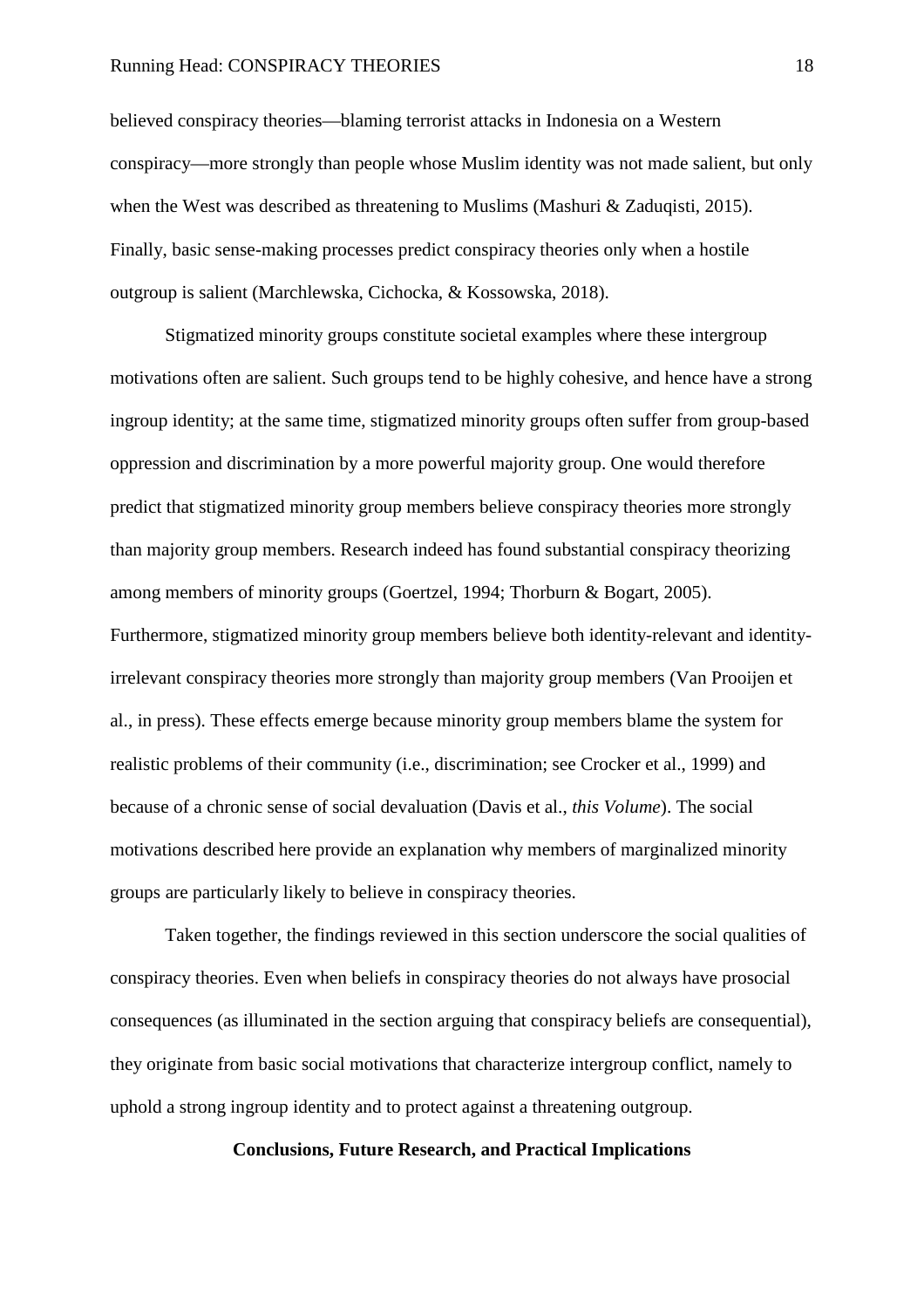In the present contribution, our aims were to review the literature of the emerging research domain of conspiracy theories, and to distill four basic principles that characterize belief in such theories. These four basic principles follow from a surge of empirical research on this phenomenon that has been conducted in the past decade, and also are reflected in the contributions to this Special Issue. At the same time, more theorizing and research is needed to further develop the psychology of conspiracy theories as a fully-fledged research field. In the following section, we propose some possibilities for future research based on these four organizing principles.

#### **Future Research**

 Focusing first on consequences, whilst it is clear that conspiracy beliefs can have major ramifications for perceivers and their social environment, theorizing on this phenomenon would benefit from more carefully crafted experiments that manipulate conspiracy theories (cf. Jolley & Douglas, 2014a, 2014b; Douglas & Leite, 2017). This would enable researchers to establish the exact psychological processes through which conspiracy theories and belief in conspiracy theories are consequential. This is important, because only a fine-grained understanding of these possible consequences, as well as the conditions under which they are strong or weak, will enable practitioners to estimate the risks of particular conspiracy theories and the need to implement preventive interventions. Furthermore, in experimental studies of conspiracy theories, behavioral measurements are also lacking (for an exception, see Van der Linden, 2015). For instance, does exposure to conspiracy theories influence cooperative behavior in economic games? Likewise, do conspiracy theories causally impact antisocial behaviors such as aggression and egoism, but also prosocial behaviors such as helping and altruism? Experimental studies on such questions would complement existing insights on the consequences of conspiracy theories in significant ways.

Next, whilst the available evidence supports the principle that conspiracy beliefs are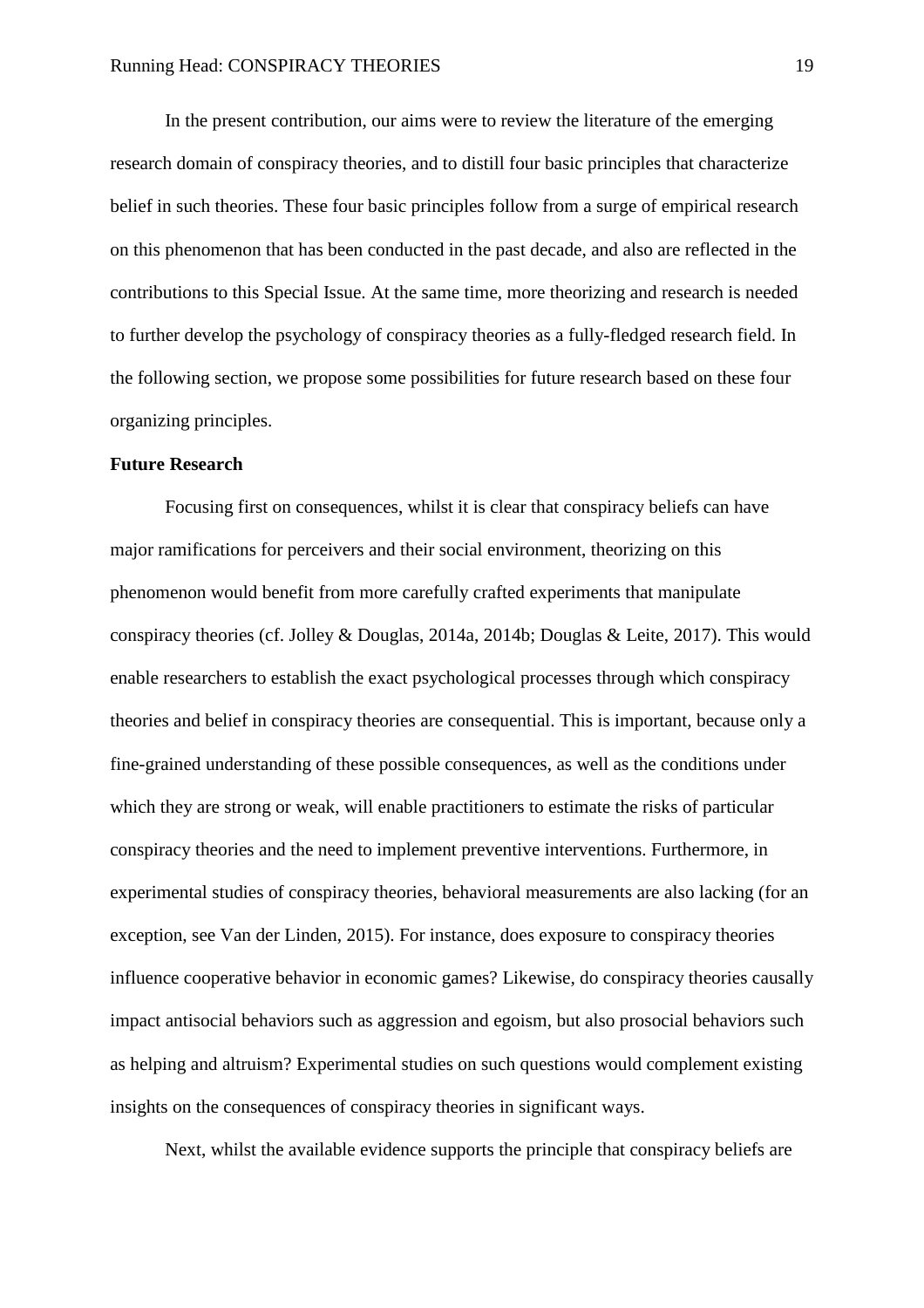universal, research needs to more directly and explicitly examine the distal, evolutionary roots of the human tendency to believe conspiracy theories. For instance, while anecdotes exist of conspiracy theories in contemporary hunter-gatherer societies (Chagnon, 1988), and ethnographic studies suggest that citizens in all cultures investigated so far believe conspiracy theories (West & Sanders, 2003), systematic research on conspiracy theories in traditional societies is currently lacking. The Adaptive Conspiracism Hypothesis asserts that conspiracy theories have been functional in ancient hunter-gatherer societies to protect against the perils of intergroup conflict (Van Prooijen & Van Vugt, in press). Such lethal intergroup conflict still characterizes many traditional societies: For instance, Walker and Bailey (2013) examined violence in 11 traditional societies in South America and found that an estimated average of 30% of adults in these societies dies through violence, mostly committed by hostile coalitions. Do citizens of violent traditional societies believe conspiracy theories more strongly than citizens of more peaceful traditional societies? And, how functional are conspiracy beliefs in traditional societies to cope with coalitional dangers, as for instance reflected in survival rates and offspring? While these questions appear to be the domain of evolutionary anthropology, they are important to understand why conspiracy theories are such a universal feature of human psychology.

Next, research on the emotional roots of conspiracy belief is restricted to experimentally inducing experiences of threat (e.g., Jolley et al., 2018; Van Prooijen & Acker, 2015; Whitson & Galinsky, 2008) or to measuring threatening or emotional experiences (e.g., Jolley et al., 2018; Federico et al., this Volume; Grzesiak-Feldman, 2013). We would advocate more sophisticated methodologies to study emotions, and particularly recommend a physiological approach to understand the relationship between emotions and belief in conspiracy theories. For instance, the amygdala is commonly associated with threat experiences, and accordingly, bilateral amygdala volume has been found to predict people's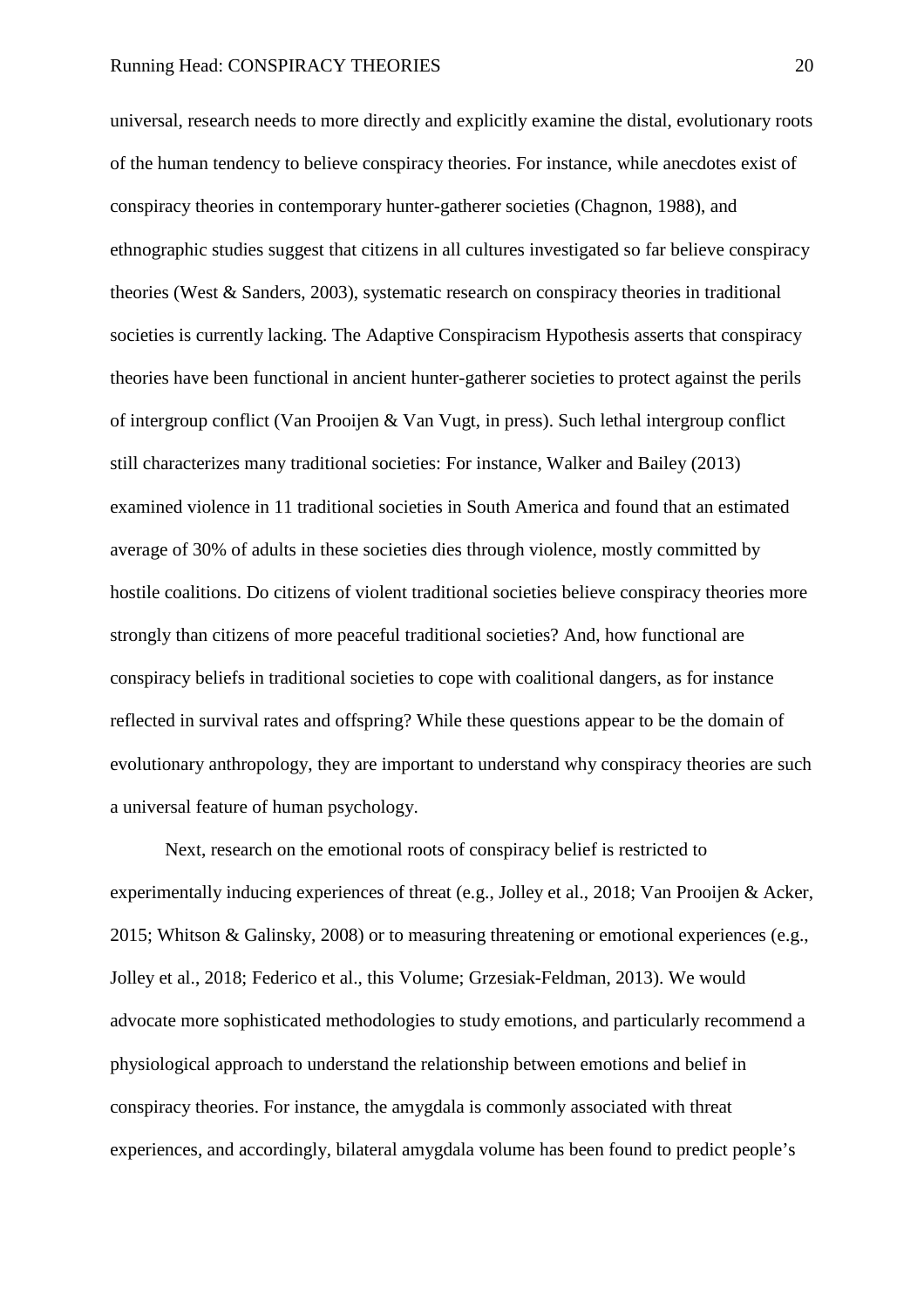tendency to justify the political system that they live in (Nam, Jost, Kaggen, Campbell-Meiklejohn, & Van Bavel, 2018). As such, brain-imaging methodology could test the prediction that amygdala volume is associated with conspiracy thinking. Likewise, the dorsolateral prefrontal cortex (DLPFC) is associated with higher-order cognitive processes such as analytic thinking (e.g., Sanfey, Rilling, Aronson, Nystrom, & Cohen, 2003), and research therefore might examine whether activation of this region predicts belief in, or rather skepticism of, conspiracy theories. Finally, research may examine if belief in conspiracy theories is related with activation of the sympathetic nervous system, or with the release of hormones associated with stress (i.e., cortisol) and intergroup competition (i.e., testosterone).

 Regarding the social aspects of conspiracy beliefs, a useful extension would be to focus on actual, real-life conflict between competing groups. While it has been noted that most wars in which humans have fought have been characterized by excessive conspiracy theorizing on both sides of the conflict, the evidence for this assertion comes mainly from historical sources (Pipes, 1997). As such, empirical research could examine conspiracy theories among existing groups that are involved in intractable, and sometimes violent conflict (e.g., Palestinians vs. Israelis). Predictions that would follow from existing research are that (a) many citizens on both sides of the conflict should have substantial conspiracy beliefs about covert activities of the enemy group, (b) these conspiracy beliefs should be relatively stronger among members of the (military or politically) "weaker" group in the conflict, and (c) these effects should be particularly pronounced among citizens with a strong ingroup identity. Furthermore, longitudinal designs to investigate how conspiracy beliefs develop over time are currently scarce (for exceptions, see Golec de Zavala & Federico, *this Volume*; Vitriol & Marsh, *this Volume*). For instance, assessing conspiracy beliefs at multiple time points—ideally, pre-conflict, during conflict, and post-conflict—would allow researchers to examine the temporal dynamics of the relationship between conspiracy beliefs and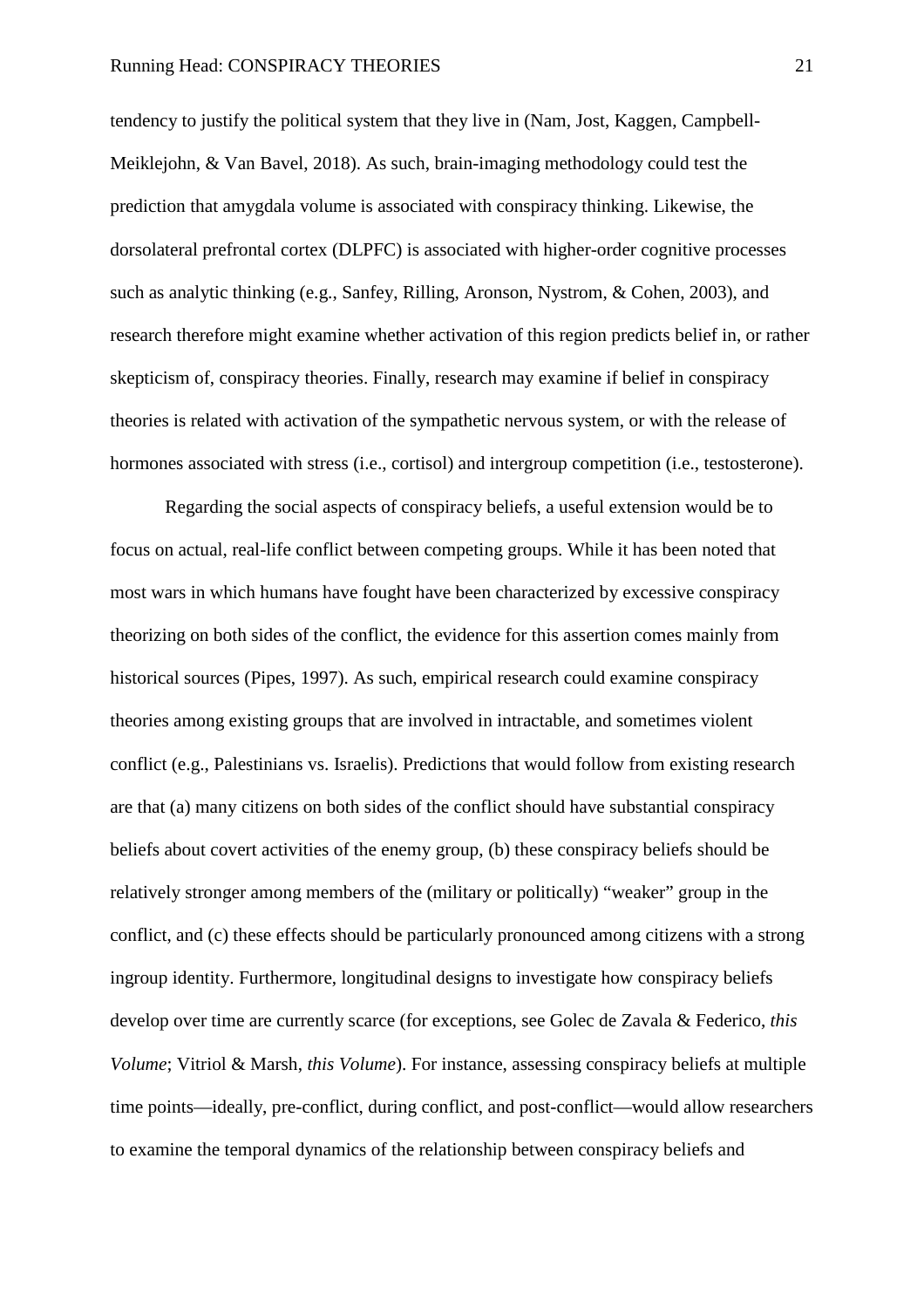intergroup conflict. Such a longitudinal approach can also establish whether or not conspiracy beliefs cause intergroup conflict or vice versa, and what exact role conspiracy theories and conspiracy beliefs play in initiating or prolonging intergroup hostilities (cf. Bartlett & Miller, 2010).

 Finally, while our discussion of the social qualities of conspiracy beliefs has mainly focused on intergroup conflict, conspiracy beliefs are also social in the sense that they are highly susceptible to social influence. For instance, online communities selectively spread conspiracy theories that confirm the pre-existing beliefs of its members (Del Vicario et al., 2016). Furthermore, through cultural transmission conspiracy theories can turn into historical narratives among citizens, which may perpetuate even when the events that triggered the conspiracy theory are no longer salient or threatening (Van Prooijen & Douglas, 2017). An example is the assassination of President John F. Kennedy: Belief in JFK conspiracy theories within the US has increased over the decades. Given the number of people who believe in them (in recent figures still more than 60% of the US adult population; Swift, 2013), they are likely endorsed by many people who were not even born when JFK was assassinated. Yet, much is still unknown about how social influence shapes conspiracy beliefs. For instance, what determines if conspiracy theories spread to a large audience, and what makes them persuasive? What are the characteristics of "successful" conspiracy theories that people still believe years after the events that inspired them? Particularly in the current digital age where information spreads faster than ever before, examining social influence processes in conspiracy beliefs may be a promising avenue for future research.

#### **Practical Implications**

An important task of psychology as a scientific discipline is to inform policy-makers how to responsibly influence the behavior of citizens based on empirical findings and theoretical insights. That conspiracy theories are consequential and universal underscores a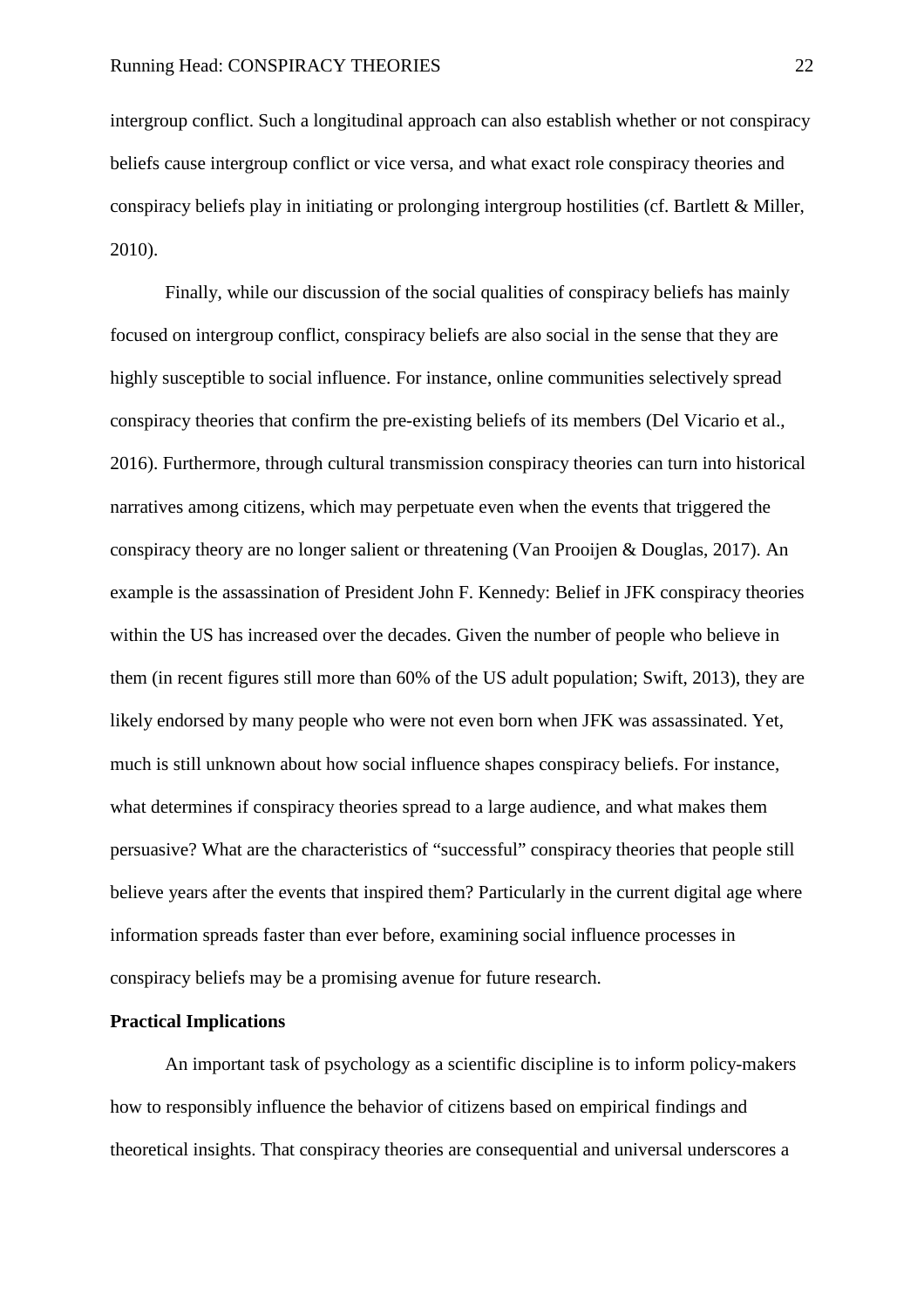need for interventions: If most of the consequences of conspiracy theories in modern societies are harmful, and if conspiracy theories are widespread in the population, policy-makers have good reason to take this phenomenon seriously. This does not imply, of course, that our society should abandon efforts to combat actual corruption, or that citizens should uncritically accept any policy proposal of power holders. But, it does imply that many conspiracy theories are irrational yet impactful and harmful, and hence, it is functional to reduce belief in conspiracy theories that are unlikely to be true.

That conspiracy theories are emotional and social offers practical tools for policy-makers to develop evidence-based interventions that help to reduce the appeal of conspiracy theories among citizens. First, because belief in conspiracy theories is to some extent rooted in emotions, interventions could instead promote analytic thinking among the public. Research indeed reveals that experimental manipulations designed to stimulate analytic thinking decrease conspiracy beliefs (Swami et al., 2014). Furthermore, providing rational arguments against specific conspiracy theories reduces belief in them (Orosz, Krekó, Paskuj, Tóth-Király, Böthe, & Roland-Lévy, 2016), and can improve behavioral intentions (Jolley & Douglas, 2017). This suggests that initiatives to refute implausible conspiracy theories (e.g., informing the public what actual experts and witnesses have to say about pseudo-scientific '9- 11 for truth' conspiracy theories; Dunbar & Reagan, 2011) do make a difference.

The second is to instill feelings of security among the public, and provide them with a sense of hope and empowerment. For instance, if experiencing a lack of control increases conspiracy beliefs, does experiencing empowerment, that is, a *high* sense of control, reduce conspiracy beliefs? Research suggests that this is indeed the case. Van Prooijen and Acker (2015) found reduced conspiracy beliefs after activating a high sense of control as compared to a neutral baseline condition. Likewise, Whitson, Kim, Wang, Menon, and Webster (in press) found similar effects of inducing a promotion focus in participants, and these effects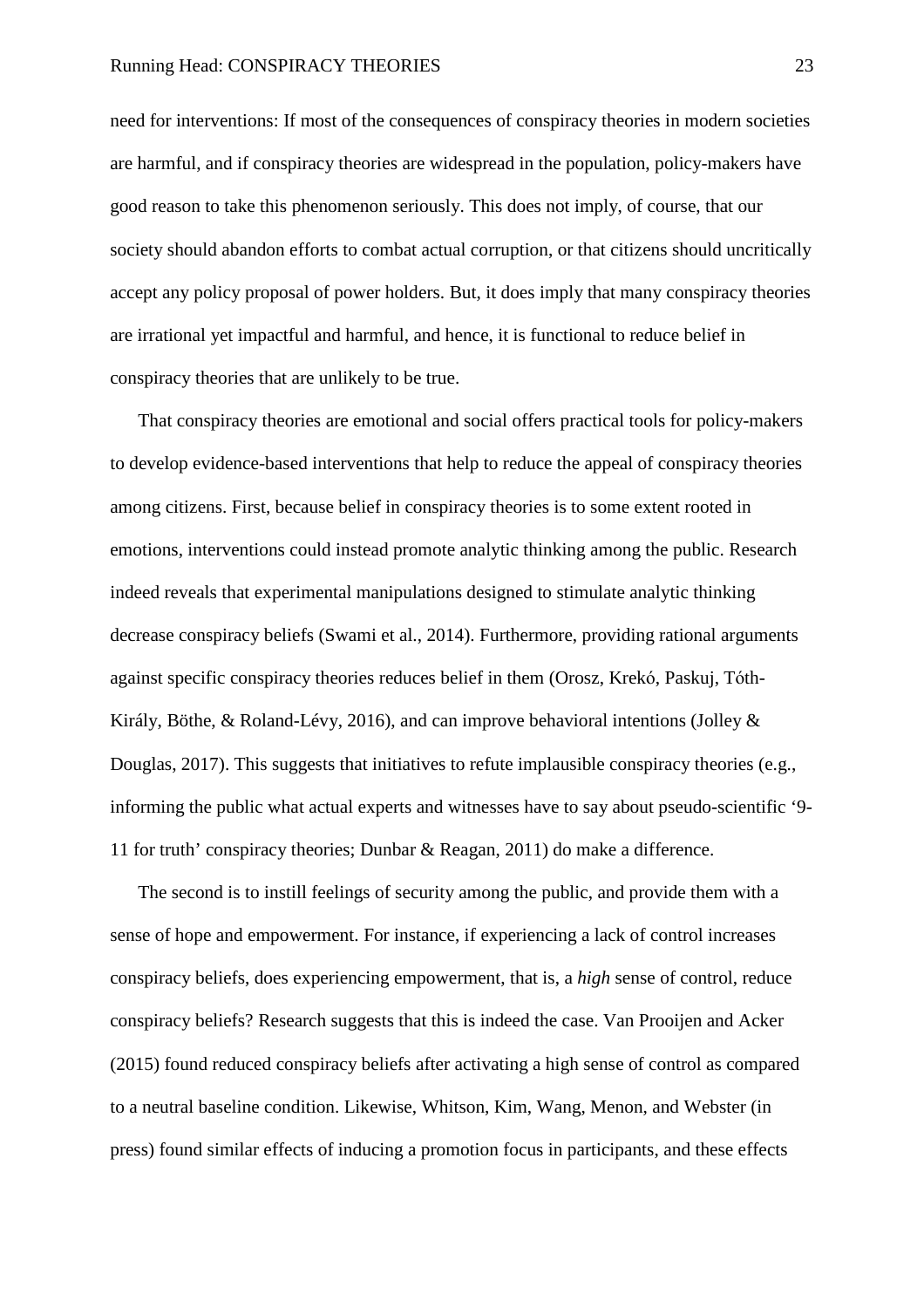#### Running Head: CONSPIRACY THEORIES 24

were attributable to increased feelings of control. Future research may expand on the ameliorating effects of more discrete positive emotional experiences on conspiracy beliefs: For instance, are citizens less suspicious of governmental information messages that contain humor? And, are citizens more likely to develop conspiracy theories about pessimistic as opposed to optimistic leaders? For now, evidence suggests that interventions designed to increase analytic thinking and decrease negative emotions may effectively reduce conspiracy beliefs.

While research focusing on the social dimension of conspiracy theories has not yet directly examined how these motivations may be utilized to reduce citizens' belief in them, an extensive literature exists on how to reduce conflict between groups. For instance, under some circumstances intergroup contact has been found to improve intergroup relations (Allport, 1954). Based on these insights, research may for instance examine whether direct contact between politicians and citizens decreases belief in political conspiracy theories. Specifically, it might be beneficial for public trust if politicians regularly get out of parliament and discuss policy with citizens directly. In a related fashion, emphasizing a superordinate ingroup identity—for instance by engaging in cooperative tasks—may improve intergroup relations (Gaertner, Dovidio, Anastasio, Bachman, Rust, 1993). This insight might be relevant for the observation that conspiracy beliefs are particularly prevalent among stigmatized minority groups (Crocker et al., 1999; Davis et al., *this Volume*; Van Prooijen et al., in press). Furthermore, among majority group members many conspiracy theories exist in which minority groups are the suspected conspirators (e.g., Pipes, 1997). Efforts to reduce prejudice and discrimination hence are likely to decrease belief in conspiracy theories both among and about minority group members. While preliminary at this point, these considerations suggest that the social qualities of conspiracy theories provide promising avenues for policy interventions.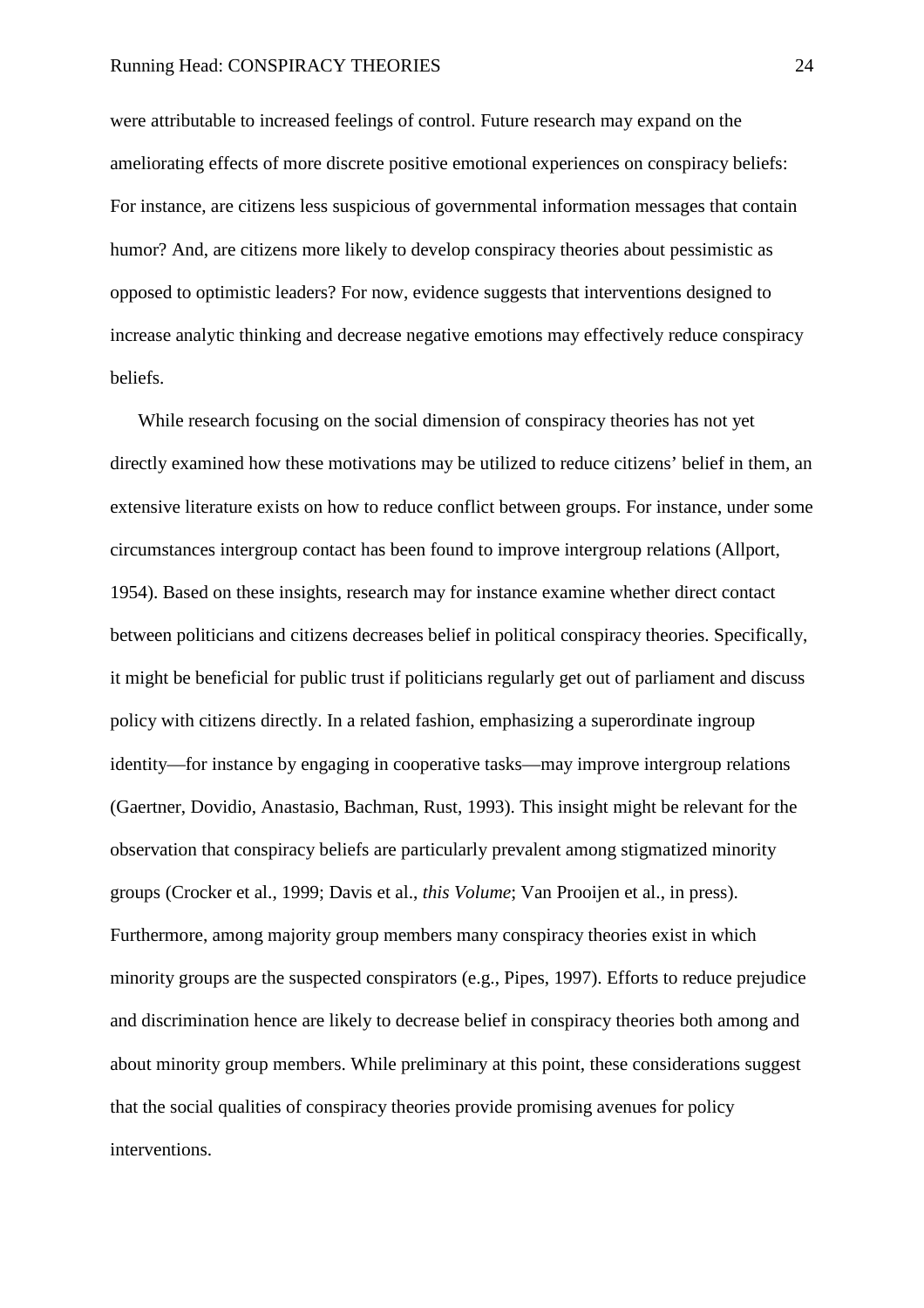## **Concluding Remarks**

The scientific study of belief in conspiracy theories has developed rapidly in the past decade. This development has taken place in the wake of a growing public awareness that conspiracy theories are not exclusive to a few fringe groups or eccentric individuals, but are widespread and have a major impact on society. By organizing the present Special Issue, and by articulating the four basic principles of this research domain in the present contribution, we hope to further stimulate research and inspire other researchers to start working on this important topic. As illuminated in our agenda for future research and policy interventions, there is still much unexplored territory to be discovered in the psychology of conspiracy theories, and scientists and policy-makers need to collaborate closely to address this phenomenon effectively. We hope that in the end, the empirical contributions to this Special Issue will contribute to decreased conspiracy thinking, and an increased emphasis on logic and reason, among citizens in our society.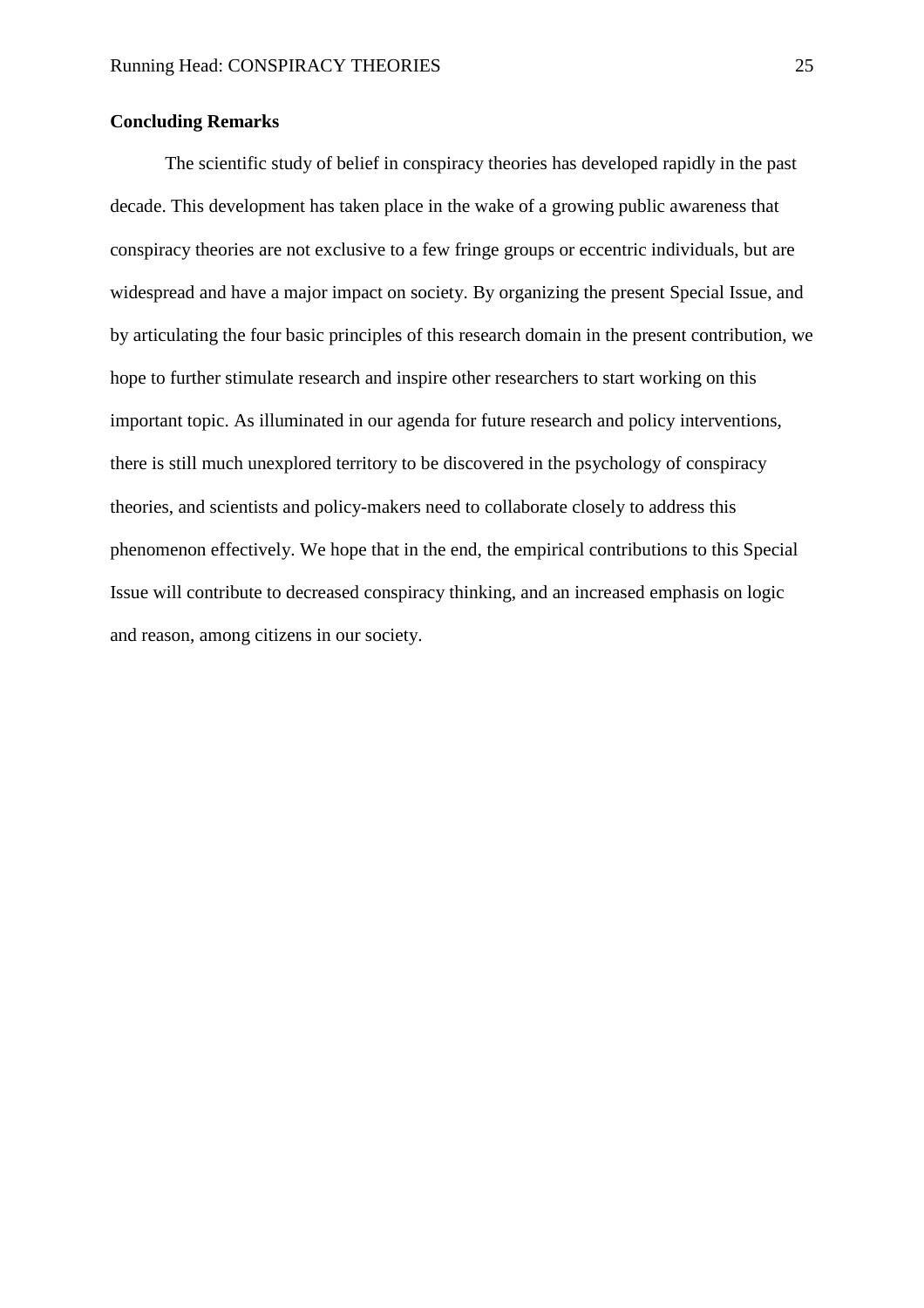#### **References**

Abalakina-Paap, M., Stephan, W., Craig, T., & Gregory, W. L. (1999). Beliefs in conspiracies. *Political Psychology, 20,* 637-647.

Allport, G. (1954). *The nature of prejudice.* Cambridge/Reading, MA: Addison-Wesley.

- Andeweg, R. B. (2014). A growing confidence gap in politics? Data versus discourse. In J.-W. van Prooijen & P. A. M. van Lange (Eds.), *Power, politics, and paranoia: Why people are suspicious of their leaders* (pp. 176-198)*.* Cambridge, UK: Cambridge University Press.
- Bale, J. M. (2007). Political paranoia v. political realism: On distinguishing between bogus conspiracy theories and genuine conspiratorial politics. *Patterns of Prejudice, 41,* 45- 60.
- Bartlett, J., & Miller, C. (2010). *The power of unreason: Conspiracy theories, extremism and counter-terrorism.* London, UK: Demos.
- Bowles. S. (2009). Did warfare among ancestral hunter-gatherers affect the evolution of human social behaviors? *Science, 324,* 1293-1298.
- Brotherton, R. (2015). *Suspicious minds: Why we believe conspiracy theories.* New York, NY: Bloomsbury Sigma.
- Buss, D. M. (2009). How can evolutionary psychology successfully explain personality and individual differences? *Perspectives on Psychological Science, 4,* 359-366.
- Chagnon, N. A. (1988). Life histories, blood revenge, and warfare in a tribal population. *Science, 239,* 985-992.
- Chigwedere, P., Seage, G. R. 3rd., Gruskin, S., Lee, T. H., & Essex, M. (2008). Estimating the lost benefits of antiretroviral drug use in South Africa. *Journal of Acquired Immune Deficiency Syndromes, 49,* 410-415.

Cichocka, A., Marchlewska, M., & Golec de Zavala, A. (2016). Doe self-love or self-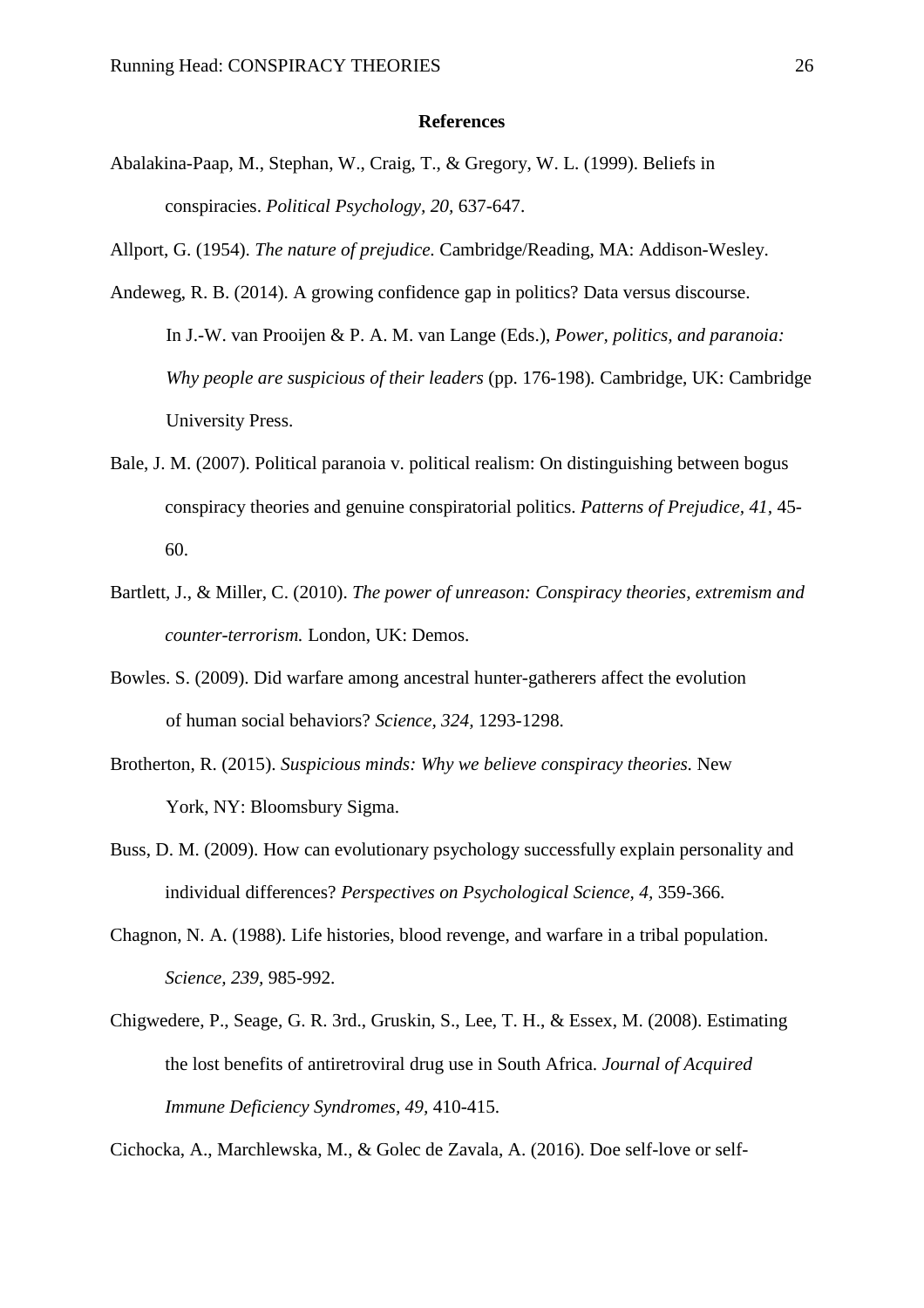hate predict conspiracy beliefs? Narcissism, self-esteem, and the endorsement of conspiracy theories. *Social Psychological and Personality Science, 7,* 157-166.

- Cichocka, A., Marchlewska, M., Golec de Zavala, A., & Olechowski, M. (2016). "They will not control us": In-group positivity and belief in intergroup conspiracies. *British Journal of Psychology, 107,* 556-576.
- Clarke, S. (2002). Conspiracy theories and conspiracy theorizing. *Philosophy of the Social Sciences, 32,* 131-150.
- Crocker, J., Luhtanen, R., Broadnax, S., & Blaine, B. E. (1999). Belief in U.S. government conspiracies against blacks among black and white college students: Powerlessness or system blame? *Personality and Social Psychology Bulletin, 25,* 941- 953
- Darwin, H., Neave, N., & Holmes, J. (2011). Belief in conspiracy theories: The role of paranormal belief, paranoid ideation and schizotypy. *Personality and Individual Differences, 50,* 1289-1293.
- Del Vicario, M., Bessi, A., Zollo, F., Petroni, F., Scala, A., Caldarelli, G., Stanley, H. E., & Quattrociocchi, W. (2016). The spreading of misinformation online. *Proceedings of the National Academy of Sciences, 113,* 554-559.
- Douglas, K. M., & Leite, A. C. (2017). Suspicion in the workplace: Organizational conspiracy theories and work-related outcomes. *British Journal of Psychology, 108,* 486-506.
- Douglas, K.M., & Sutton, R.M. (2011). Does it take one to know one? Endorsement of conspiracy theories is influenced by personal willingness to conspire. *British Journal of Social Psychology, 50, 193-364.*
- Douglas, K.M., & Sutton, R.M. (2015). Climate change: Why the conspiracy theories are dangerous. *Bulletin of the Atomic Scientists*, *71*, 98-106.

Douglas, K. M., Sutton, R. M., Callan, M. J., Dawtry, R. J., & Harvey, A. J. (2016). Someone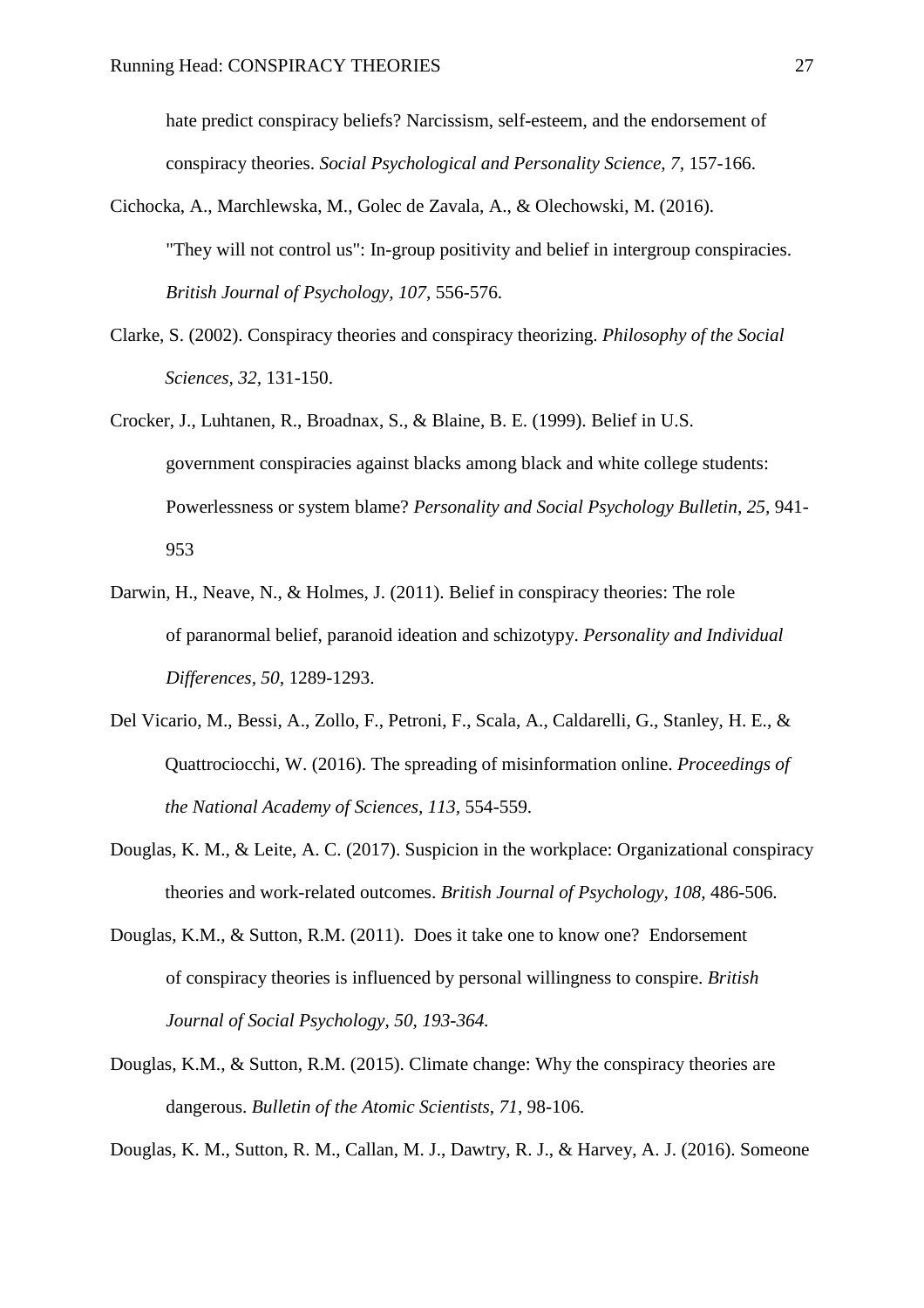is pulling the strings: Hypersensitive agency detection and belief in conspiracy theories. *Thinking and Reasoning, 22,* 57-77*.*

- Douglas, K. M., Sutton, R. M., & Cichocka, A. (2017). The psychology of conspiracy theories. *Current Directions in Psychological Science, 26,* 538-542*.*
- Dunbar, D., & Reagan, B. (2011). *Debunking 9/11 myths: Why conspiracy theories can't stand up to the facts.* New York, NY: Hearst Books.
- Gaertner, S. L., Dovidio, J. F., Anastasio, P. A., Bachman, B. A., & Rust, M. C. (1993). The common ingroup identity model: Recategorization and the reduction of intergroup bias. *European Review of Social Psychology, 4,* 1-26.
- Gentzkow, M. A., & Shapiro, J. M. (2004). Media, education and anti-Americanism in the Muslim world. *Journal of Economic Perspectives, 18,* 117-133.
- Goertzel, T. (1994). Belief in conspiracy theories. *Political Psychology, 15,* 733-744.
- Golec de Zavala, A., & Cichocka, A. (2012). Collective narcissism and anti-semitism in Poland. *Group Processes and Intergroup Relations, 15,* 213-229.
- Grebe, E., & Nattrass, N. (2012). AIDS conspiracy beliefs and unsafe sex in Cape Town. *AIDS and Behavior, 16,* 761-773.
- Green, R., & Douglas, K.M. (2018). Anxious attachment and belief in conspiracy theories. *Personality and Individual Differences*, *125*, 30- 37.
- Grzesiak-Feldman, M. (2013). The effect of high-anxiety situations on conspiracy thinking. *Current Psychology, 32,* 100-118.
- Harambam, J., & Aupers, S (2015). Contesting epistemic authority: Conspiracy theories on the boundaries of science. *Public Understanding of Science, 24,* 466-480.
- Hofstadter, R. (1966). The paranoid style in American politics. In R. Hofstadter (Ed.), *The paranoid style in American politics and other essays* (pp. 3-40). New York, NY: Knopf.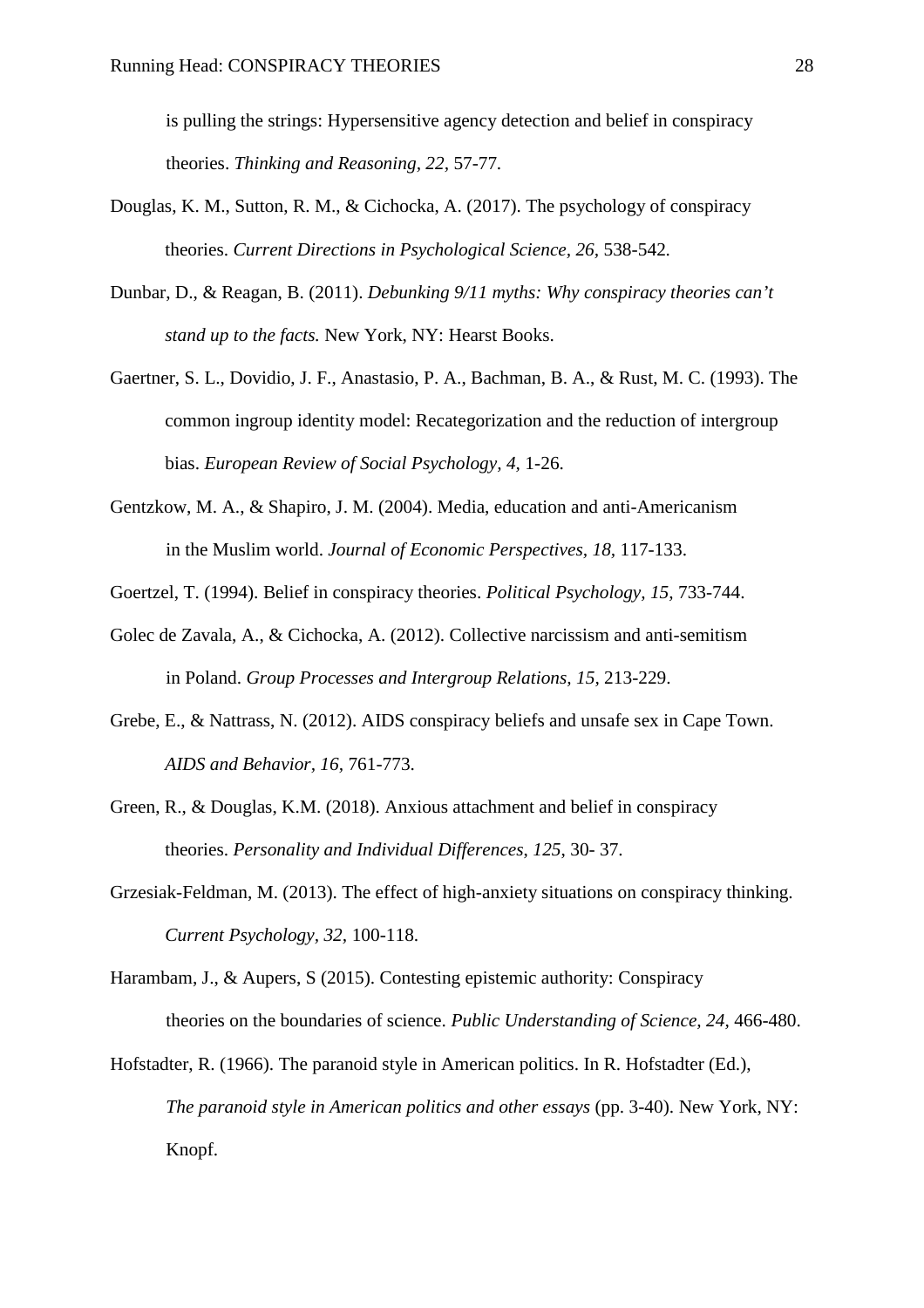- Hogg, M. A., Adelman, J. R., & Blagg, R. D. (2010). Religion in the face of uncertainty: An uncertainty-identity theory account of religiousness. *Personality and Social Psychology Review, 14,* 72-83.
- Imhoff, R., & Bruder, M. (2014). Speaking (un-)truth to power: Conspiracy mentality as a generalized political attitude. *European Journal of Personality, 28,* 25-43*.*
- Jolley, D., & Douglas, K. (2014a). The social consequences of conspiracism: Exposure to conspiracy theories decreases intentions to engage in politics and to reduce one's carbon footprints. *British Journal of Psychology, 105,* 35-56*.*
- Jolley, D. & Douglas, K. (2014b). The effects of anti-vaccine conspiracy theories on vaccination intentions. *PLoS ONE, 9,* e89177.
- Jolley, D., & Douglas, K.M. (2017). Prevention is better than cure: Addressing anti-vaccine conspiracy theories. *Journal of Applied Social Psychology*, *47*, 459-469.
- Jolley, D., Douglas, K.M., & Sutton, R.M. (2018). Blaming a few bad apples to save a threatened barrel: The system-justifying function of conspiracy theories. *Political Psychology, 39,* 465-478.
- Lamberty, P., & Imhoff, R. (in press). Powerful pharma and its marginalized alternatives? Effects of individual differences in conspiracy mentality on attitudes towards medical approaches. *Social Psychology.*
- Lewandowski, S., Oberauer, K., & Gignac, G. (2013). NASA faked the moon landing— Therefore (climate) science is a hoax: An anatomy of the motivated rejection of science. *Psychological Science, 24,* 622-633*.*
- Marchlewska, M., Cichocka, A., & Kossowska, M. (2018). Addicted to answers: Need for cognitive closure and the endorsement of conspiracy theories. *European Journal of Social Psychology, 48,* 109-117*.*

Mashuri, A., & Zaduqisti, E. (2015). The effect of intergroup threat and social identity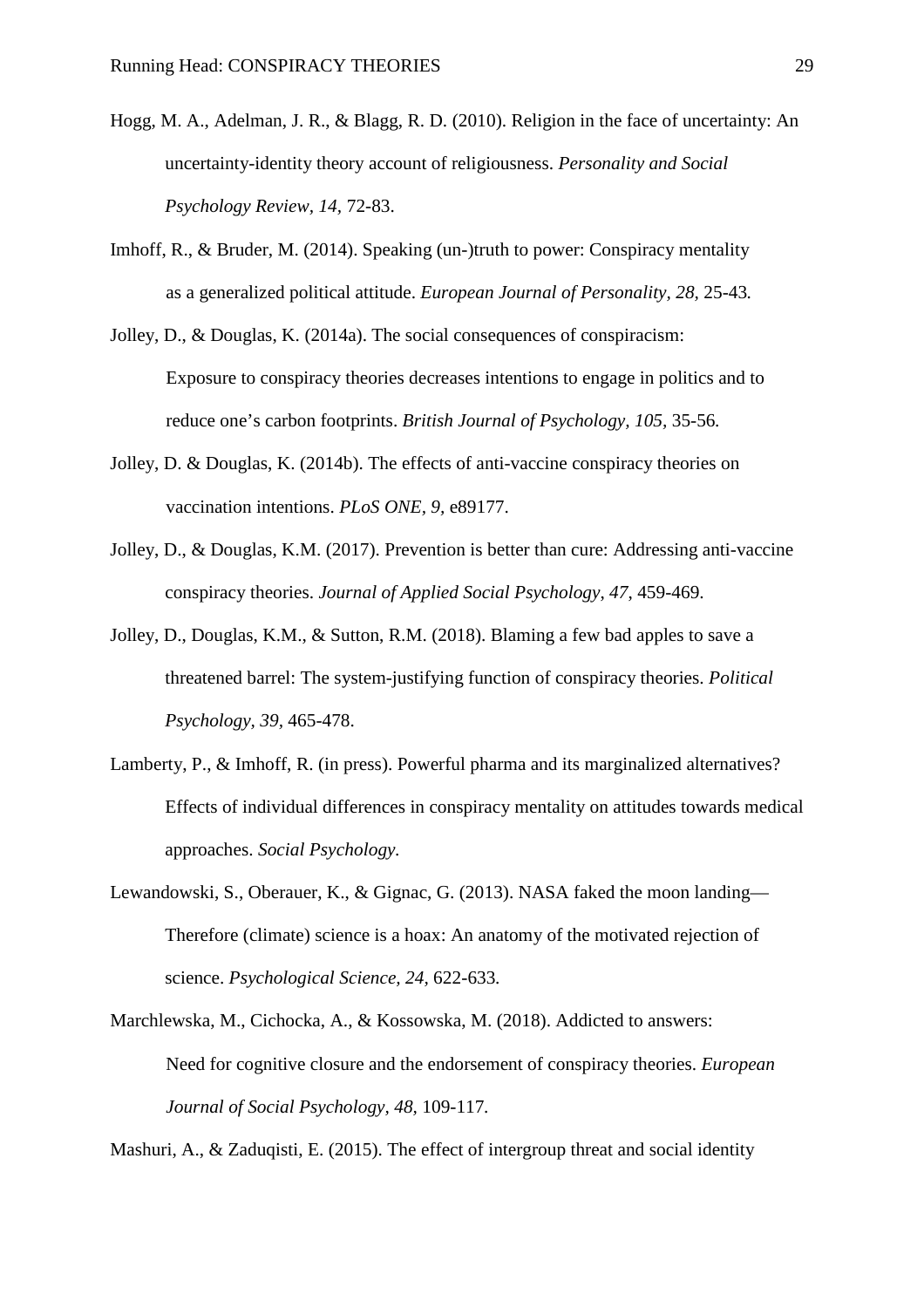salience on the belief in conspiracy theories over terrorism in Indonesia: Collective angst as a mediator. *International Journal of Psychological Research, 8,* 24-35.

- McCauley, C., & Jacques, S. (1979). The popularity of conspiracy theories of presidential assassination: A Bayesian analysis. *Journal of Personality and Social Psychology, 37,* 637-644.
- Nam, H. H., Jost, J. T., Kaggen, L., Campbell-Meiklejohn, D., & Van Bavel, J. J. (2018). Amygdala structure and the tendency to regard the social system as legitimate and desirable. *Nature Human Behaviour, 2,* 133-138.
- Oliver, J. E., & Wood, T. (2014). Medical conspiracy theories and health behaviors in the United States. *JAMA Internal Medicine, 174,* 817-818*.*
- Orosz, G., Krekó, P., Paskuj, B., Tóth-Király, I., Böthe, B., & Roland-Lévy, C. (2016). Changing conspiracy beliefs through rationality and ridiculing. *Frontiers in Psychology, 7:1525.*
- Park, C. L. (2010). Making sense of the meaning literature: An integrative review of meaning making and its effects on adjustment to stressful life events. *Psychological Bulletin, 136,* 257-301.
- Pipes, D. (1997). *Conspiracy: How the paranoid style flourishes and where it comes from.* New York, NY: Simon & Schusters.
- Sanfey, A. G., Rilling, J. K., Aronson, J. A., Nystrom, L. E. & Cohen, J. D. (2003). The neural basis of economic decision-making in the ultimatum game. *Science, 300,* 1755- 1758.
- Silva, B. C., Vegetti, F., & Littvay, L. (2017). The elite is up to something: Exploring the relationship between populism and belief in conspiracy theories. *Swiss Political Science Review, 23,* 423-443.

Ståhl, T. & Van Prooijen, J.-W. (2018). Epistemic rationality: Skepticism toward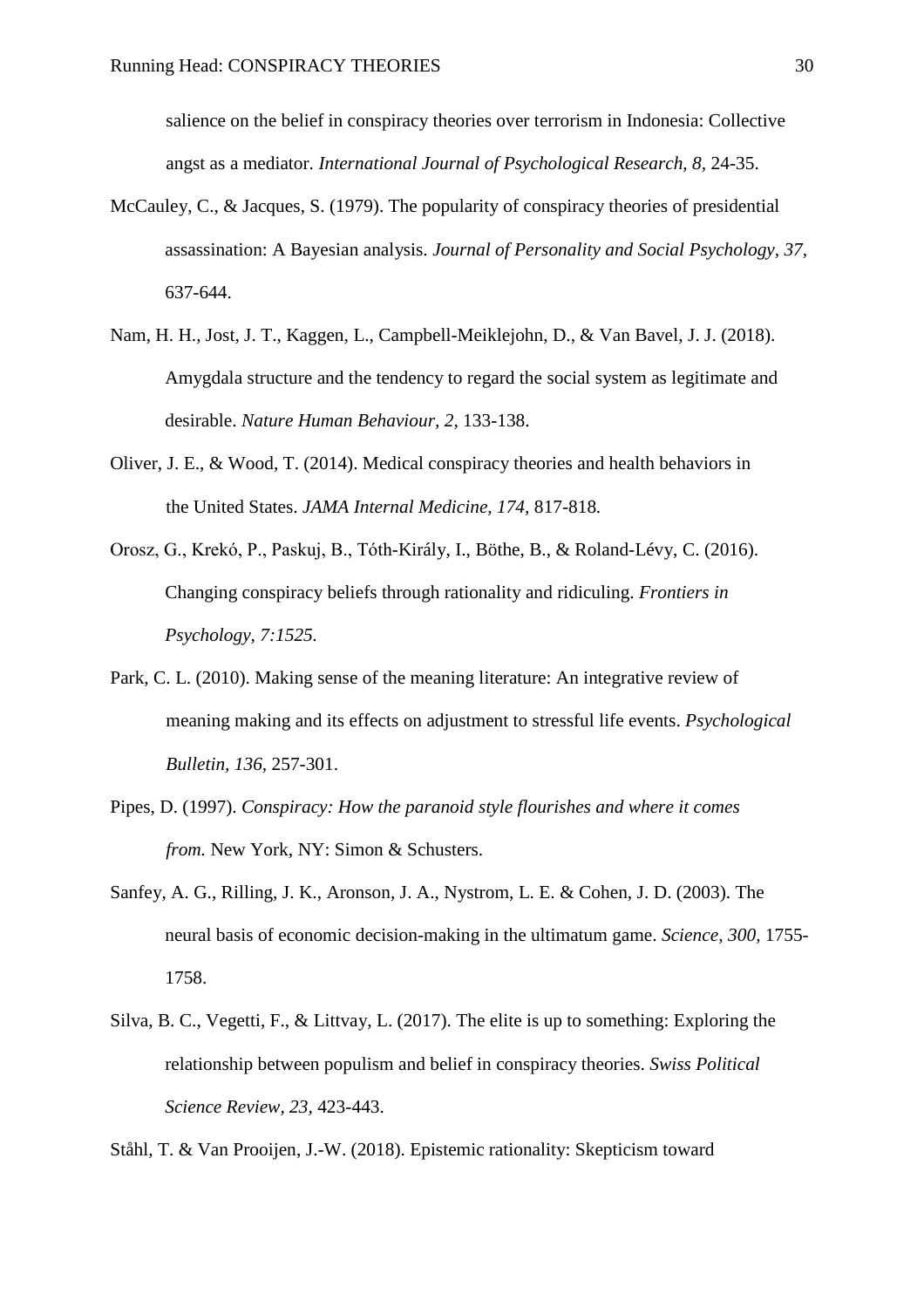unfounded beliefs requires sufficient cognitive ability and motivation to be rational. *Personality and Individual Differences, 122,* 155-163*.*

- Sullivan, D., Landau, M. J., & Rothschild, Z. K. (2010). An existential function of enemyship: Evidence that people attribute influence to personal and political enemies to compensate for threats to control. *Journal of Personality and Social Psychology, 98,* 434-449.
- Sunstein, C. R., & Vermeule, A. (2009). Conspiracy theories: Causes and cures. *The Journal of Political Philosophy, 17,* 202-227.
- Sutton, R. M., & Douglas, K. M. (2014). Examining the monological nature of conspiracy theories. In J.-W. van Prooijen & P. A. M. van Lange (Eds), *Power, politics, and paranoia: Why people are suspicious of their leaders (pp. 254-273). Cambridge, UK:* Cambridge University Press.
- Swami, V. (2012). Social psychological origins of conspiracy theories: The case of the Jewish conspiracy theory in Malaysia. *Frontiers in Psychology, 3,* 1-9.
- Swami, V., Coles, R., Stieger, S., Pietschnig, J., Furnham, A., Rehim, S., & Voracek, M. (2011). Conspiracist ideation in Britain and Austria: Evidence of a monological belief system and associations between individual psychological differences and realworld and fictitious conspiracy theories. *British Journal of Psychology, 102,* 443-463.
- Swami, V., Voracek, M., Stieger, S. Tran, U. S., & Furnham, A. (2014). Analytic thinking reduces belief in conspiracy theories. *Cognition, 133,* 572-585.
- Swift, A. (2013, November 15). *Majority in US still believe JFK killed in a conspiracy.* Retrieved from [http://www.gallup.com/poll/165893/majority-believe-jfk-killed](http://www.gallup.com/poll/165893/majority-believe-jfk-killed-conspiracy.aspx)[conspiracy.aspx](http://www.gallup.com/poll/165893/majority-believe-jfk-killed-conspiracy.aspx)
- Thomas, W. I., & Thomas, D. S. (1928). *The child in America: Behavior problems and programs.* New York, NY: Knopf.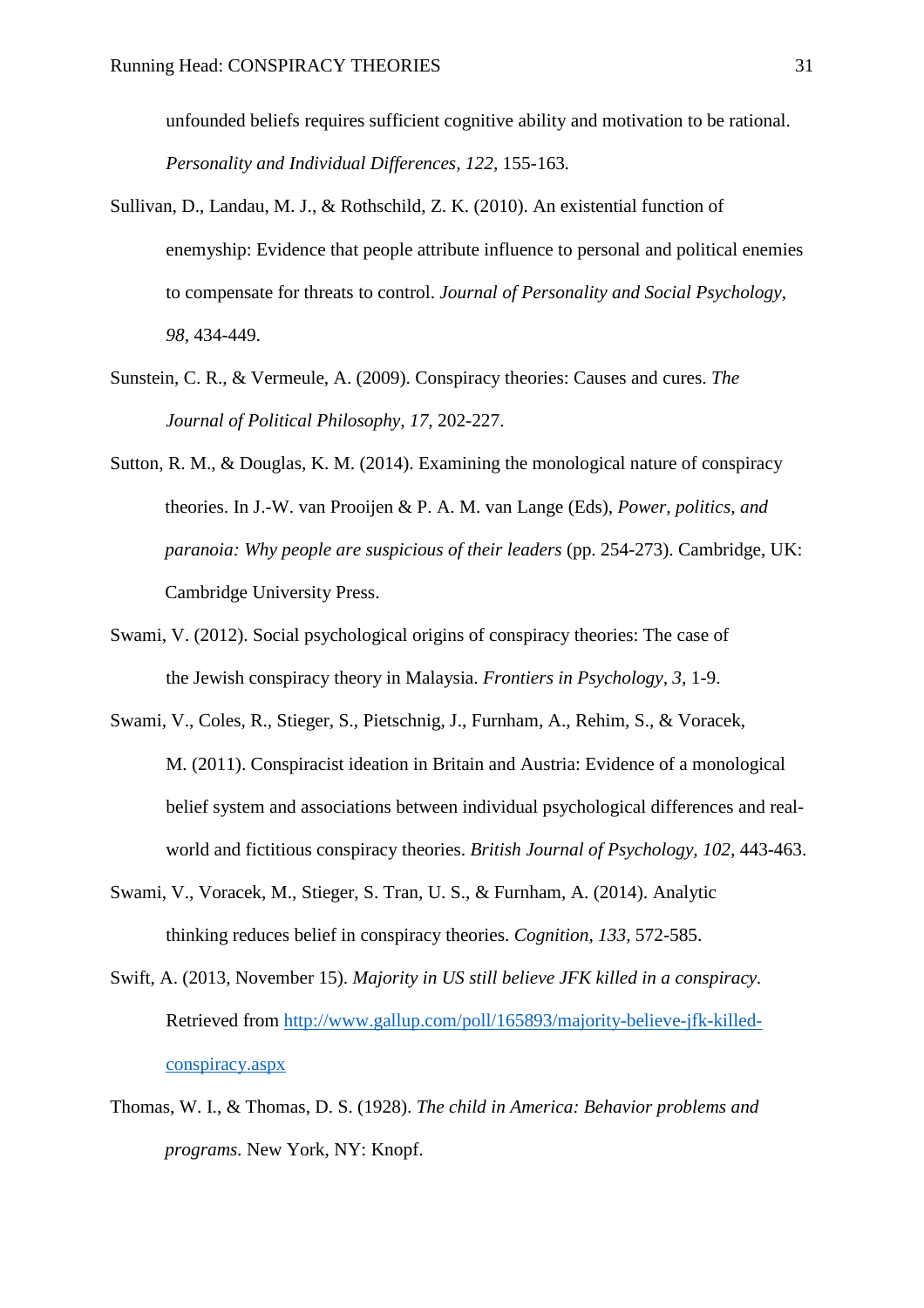- Thorburn, S., & Bogart, L. M. (2005). Conspiracy beliefs about birth control: Barriers to pregnancy prevention among African Americans of reproductive age. *Health Education & Behavior, 32,* 474-487.
- Uscinski, J. E., & Parent, J. M. (2014). *American conspiracy theories.* New York, NY: Oxford University Press.
- Van Bavel, J. J., & Pereira, A. (2018). The partisan brain: An identity-based model of political belief. *Trends in Cognitive Sciences, 22,* 213-224.
- Van der Linden, S. (2015). The conspiracy-effect: Exposure to conspiracy theories (about global warming) decreases pro-social behavior and science acceptance. *Personality and Individual Differences, 87,* 171-173.
- Van Prooijen, J.-W. (2016). Sometimes inclusion breeds suspicion: Self-uncertainty and belongingness predict belief in conspiracy theories. *European Journal of Social Psychology, 46,* 267-279*.*
- Van Prooijen, J.-W. (2017). Why education predicts decreased belief in conspiracy theories. *Applied Cognitive Psychology, 31,* 50-58.
- Van Prooijen, J.-W. (2018). *The psychology of conspiracy theories.* Oxon, UK: Routledge.
- Van Prooijen, J.-W., & Acker, M. (2015). The influence of control on belief in conspiracy theories: Conceptual and applied extensions. *Applied Cognitive Psychology, 29,* 753- 761*.*
- Van Prooijen, J.-W., & De Vries, R. E. (2016). Organizational conspiracy beliefs: Implications for leadership styles and employee outcomes. *Journal of Business and Psychology, 31,* 479-491*.*
- Van Prooijen, J.-W., & Douglas, K. M. (2017). Conspiracy theories as part of history: The role of societal crisis situations. *Memory Studies, 10,* 323-333*.*

Van Prooijen, J.-W., Douglas, K., & De Inocencio, C. (2018). Connecting the dots: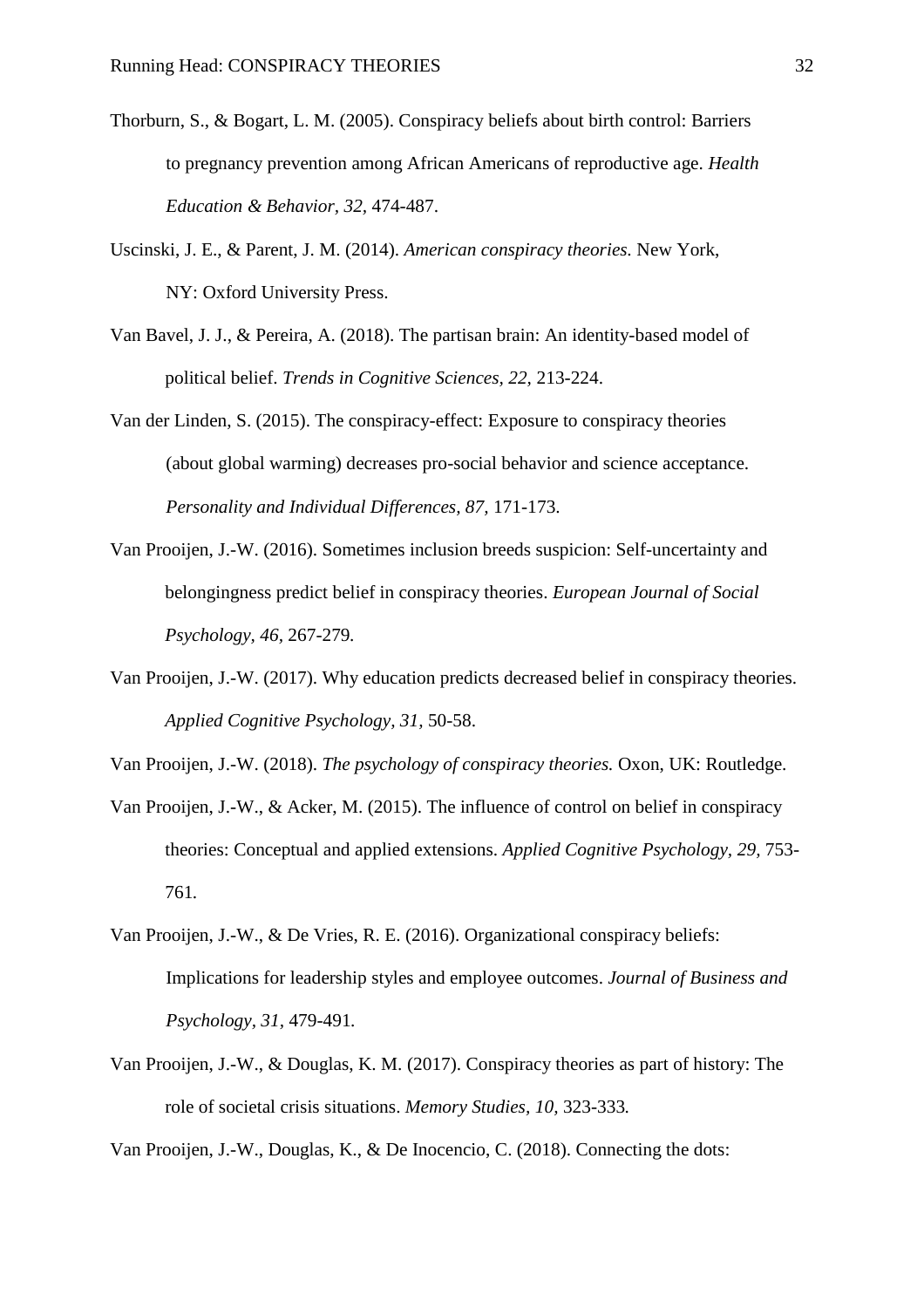Illusory pattern perception predicts beliefs in conspiracies and the supernatural. *European Journal of Social Psychology, 48,* 320-335.

- Van Prooijen, J.-W., & Jostmann, N. B. (2013). Belief in conspiracy theories: The influence of uncertainty and perceived morality. *European Journal of Social Psychology, 43,* 109-115*.*
- Van Prooijen, J.-W., Krouwel, A. P. M., & Pollet, T. (2015). Political extremism predicts belief in conspiracy theories*. Social Psychological and Personality Science, 6,* 570- 578*.*
- Van Prooijen, J.-W., Staman, J., & Krouwel, A. P. M. (in press). Increased conspiracy beliefs among ethnic and Muslim minorities. *Applied Cognitive Psychology.*
- Van Prooijen, J.-W., & Van Dijk, E. (2014). When consequence size predicts belief in conspiracy theories: The moderating role of perspective taking. *Journal of Experimental Social Psychology, 55,* 63-73*.*
- Van Prooijen, J.-W., & Van Lange, P. A. M. (2014). The social dimension of belief in conspiracy theories. In J.-W. van Prooijen and P. A. M. van Lange (Eds.), *Power, politics, and paranoia: Why people are suspicious of their leaders (pp. 237-253).* Cambridge, UK: Cambridge University Press.
- Van Prooijen, J.-W., & Van Vugt, M. (in press). Conspiracy theories: Evolved functions and psychological mechanisms. *Perspectives on Psychological Science.*
- Walker, R. S., & Bailey, D. H. (2013). Body counts in lowland South American violence. *Evolution and Human Behavior, 34,* 29-34.
- West, H. G., & Sanders, T. (2003). *Transparency and conspiracy: Ethnographies of suspicion in the New World Order.* Durham, NC: Duke University Press.
- Whitson, J. A., & Galinsky, A. D. (2008). Lacking control increases illusory pattern perception. *Science, 322,* 115-117.